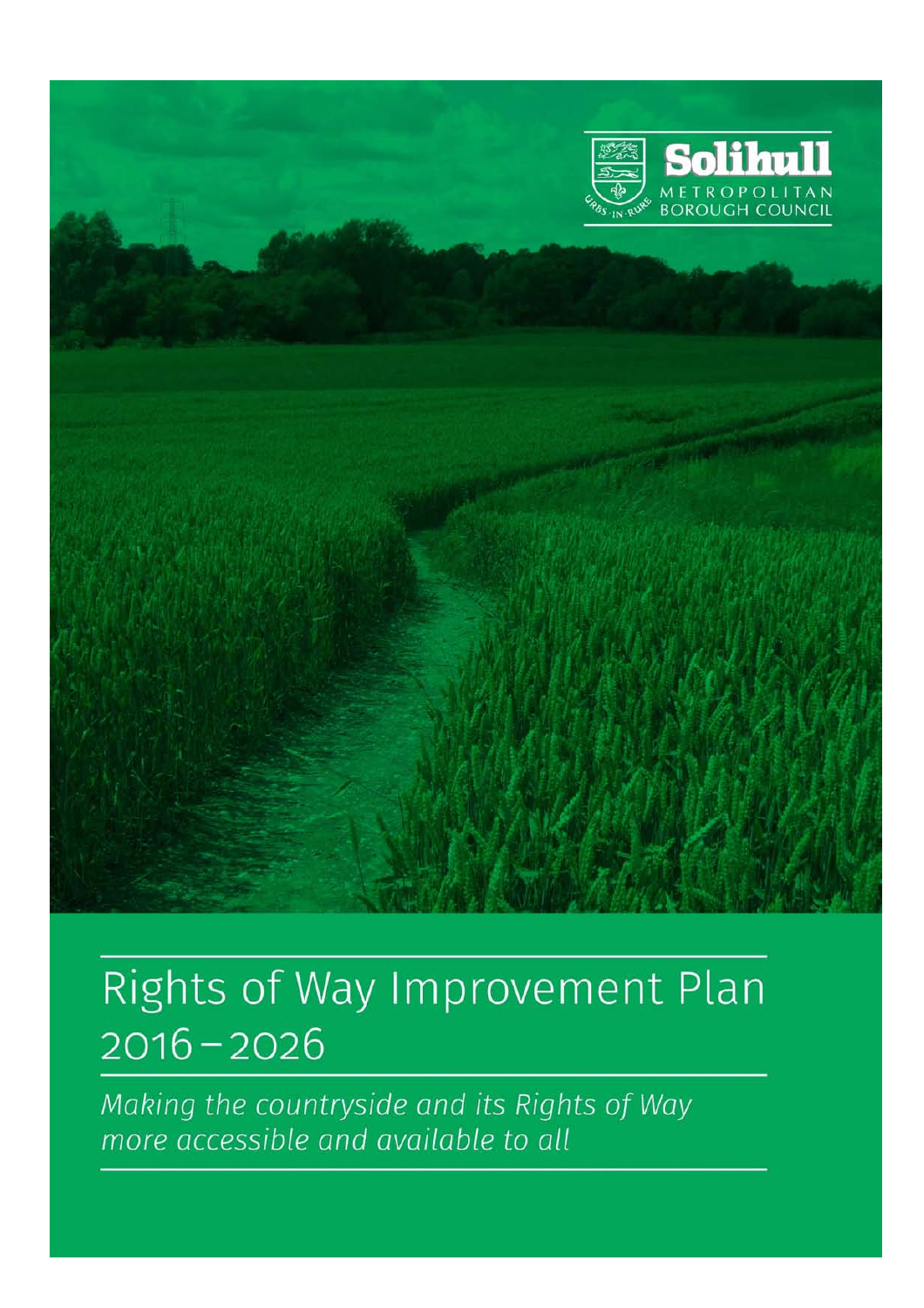This document is a Rights of Way Improvement Plan under Section 60 of the Countryside and Rights of Way Act 2000. It supersedes the 'Solihull MBC Rights of Way Improvement Plan 2007' and all previous policies contained within that Plan.

### **Contents**

| $1.0\,$ |  |  |  |  |
|---------|--|--|--|--|
| 2.0     |  |  |  |  |
| 3.0     |  |  |  |  |
| 4.0     |  |  |  |  |
| 5.0     |  |  |  |  |
| 6.0     |  |  |  |  |
| 7.0     |  |  |  |  |
|         |  |  |  |  |

### **1.0 Background, Introduction and Overview**

- 1.1 Public rights of way offer a unique resource. They provide opportunities for exercise, recreational activities, and access to facilities and the countryside in general.
- 1.2 The network of rights of way within Solihull is predominately made up of routes located in the two former rural districts of Solihull and Meriden. In total there are currently some 250km of recorded public rights of way in the borough. The majority of these routes are public footpaths which run through rural countryside on natural unsurfaced routes. There is however a small but well used network of public bridleways (paths that cyclists, horse riders and walkers can use) within the Borough, as well as a number of semi-urban and urban paths within villages and on the urban fringe which can play an important role in providing connectivity to local facilities and the adjacent countryside.
- 1.3 In 2000 the government introduced (through the CROW Act) a new duty for councils to produce and publish, in collaboration with the local community, a 'Rights of Way Improvement Plan'. This is a document in which highway authorities set out their plans for improving the network of public footpaths, bridleways and byways in their area. It is a statutory requirement and an important part of the process of making the countryside more accessible for everyone.
- 1.4 The first rights of way improvement plan (ROWIP 1) for Solihull, prepared under Section 60 of the Countryside and Rights of Way Act 2000 (the CROW Act), established a framework for rights of way and countryside access work over the five years from 2007 to 2012. The second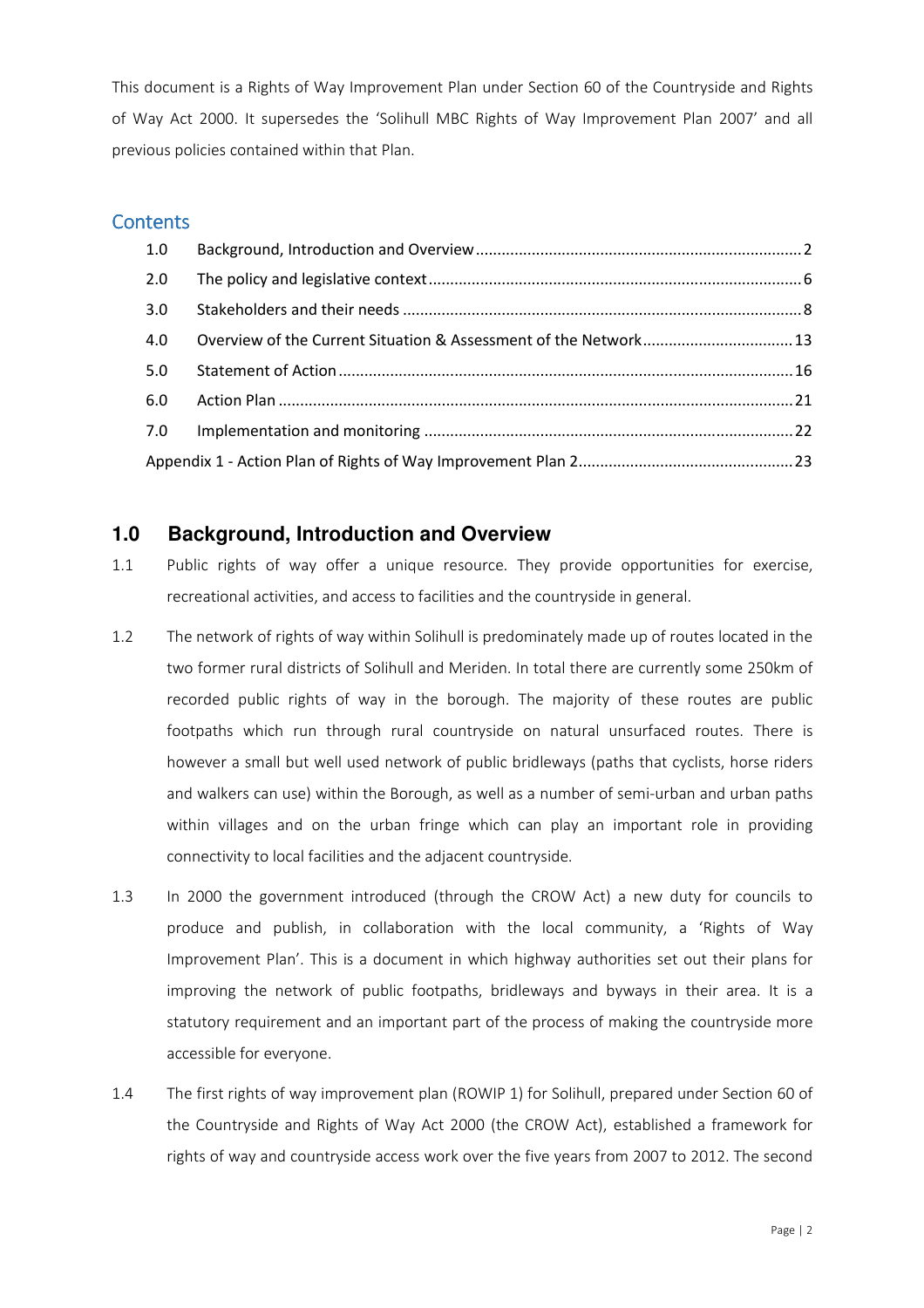ROWIP will be known as the 'Solihull MBC Rights of Way Improvement Plan 2016' (herein called 'the ROWIP' or 'ROWIP 2').

- 1.5 In developing ROWIP 1 we carried out comprehensive assessments and surveys to help us better understand the current state of the network on the ground and the needs and demands of current and future users. As part of the review and publication of ROWIP 2 we have undertaken further assessments and surveys in order to update the information previously collected.
- 1.6 The aim of ROWIP 2 is to consolidate and streamline the aspirations of ROWIP 1 and provide a set of realistic and achievable objectives for the future taking into account a combination of customer needs, statutory obligations and financial/resource restrictions.
- 1.7 As part of the process of preparing ROWIP 1 we prepared a statement of action. The statement of action brought together the information and issues collected in the assessment and consultation stages of the plan. The issues were grouped into seven themes.
	- Signage
	- Network Maintenance
	- Promotion and information availability
	- Practical Access
	- Creating network links
	- Road Crossings
	- **Records**
- 1.8 ROWIP 2 uses the same seven themes and sets out the list of actions that we intend to take to improve the path network and provide greater opportunities for the users of those paths.
- 1.9 Rights of Way Improvement Plans are intended to be aspirational. ROWIP 2 therefore includes some proposals for improvements to the rights of way network that it will not be possible to implement immediately.
- 1.10 No additional government funding or resources will be made available for implementing the statement of actions; therefore ROWIP 2 will continue to need to make links to a wide range of other strategies in order to realise many of the actions identified.
- 1.11 A review of the ROWIP will be carried out after ten years in 2026.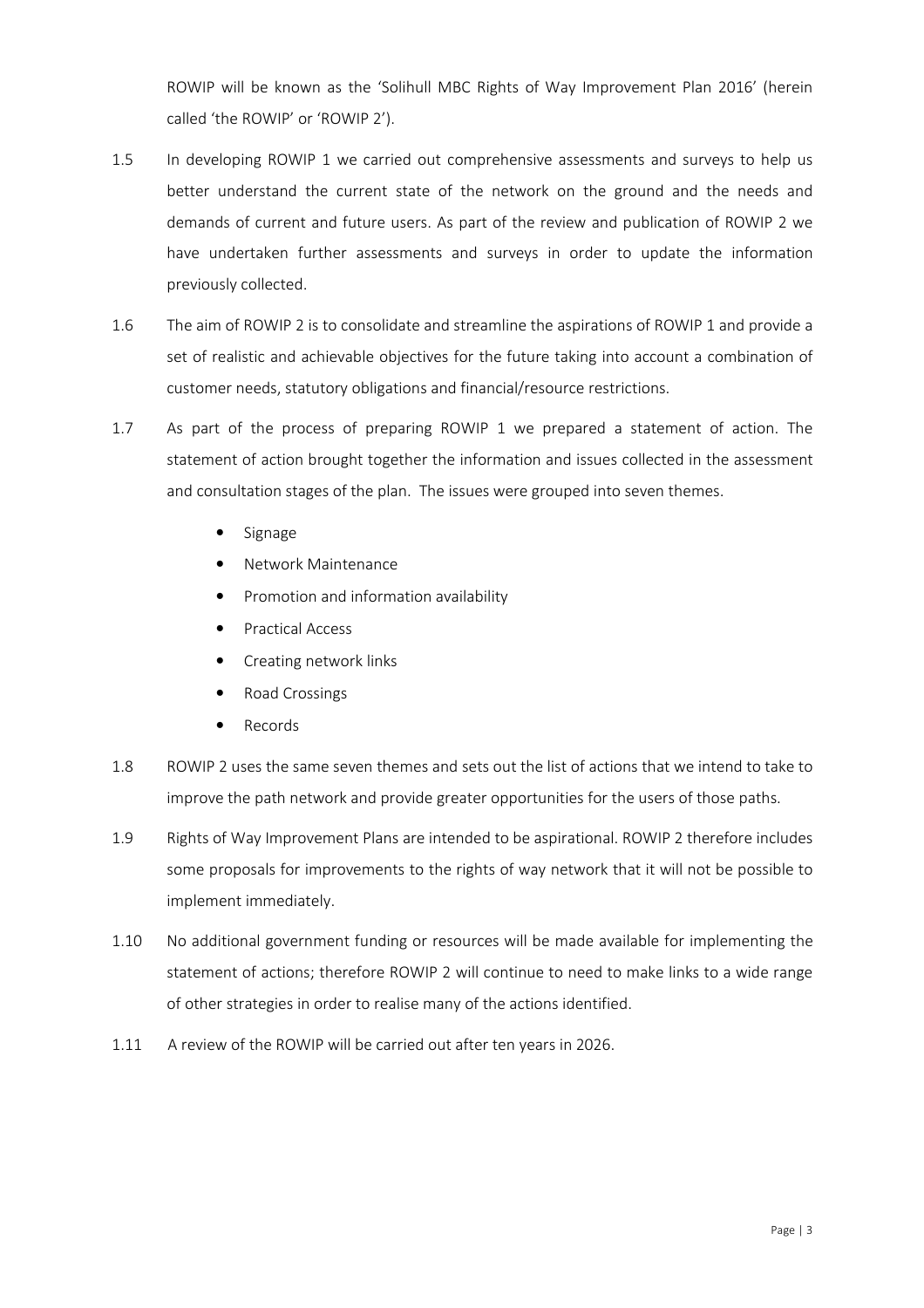#### Introduction to Solihull

- 1.12 Situated at the southerly edge of the West Midlands conurbation, the Metropolitan Borough of Solihull borders Birmingham in the north and west, Worcestershire in the south and west, Coventry to the east and Warwickshire in the south.
- 1.13 Much of the Borough's population of 210,000 centres in the north on the communities of Castle Bromwich, Chelmsley Wood, Fordbridge, Kingshurst and Smith's Wood and to the south in the towns of Solihull and Shirley.
- 1.14 Also in the Borough are the villages of Knowle, Balsall Common, Dorridge and the smaller rural villages of Barston, Catherine de Barnes, Cheswick Green, Hampton in Arden, Hockley Heath, Meriden, Tidbury Green, and Temple Balsall. The most notable new community in the Borough is just to the west of Shirley, where the village of Dickens Heath has been built and continues to grow.
- 1.15 The Borough is bordered by the M6 and the M40, whilst the M42 divides the urban centre of the Borough from the rural south and east. Similarly, the A45 divides the south from the north of the Borough. Due to its location between the two conurbations of Birmingham and Coventry, many people's perception of Solihull is that of an urban area, however, almost twothirds of the Borough's area of 17,832 hectares is greenbelt.
- 1.16 The plan below shows the relative location of towns and villages in the borough as described above. The plan additionally shows the extent of the registered rights of way network (shown in green) available within the borough.



<sup>©</sup> Crown Copyright, All rights reserved, Solihull MBC License No. 100023129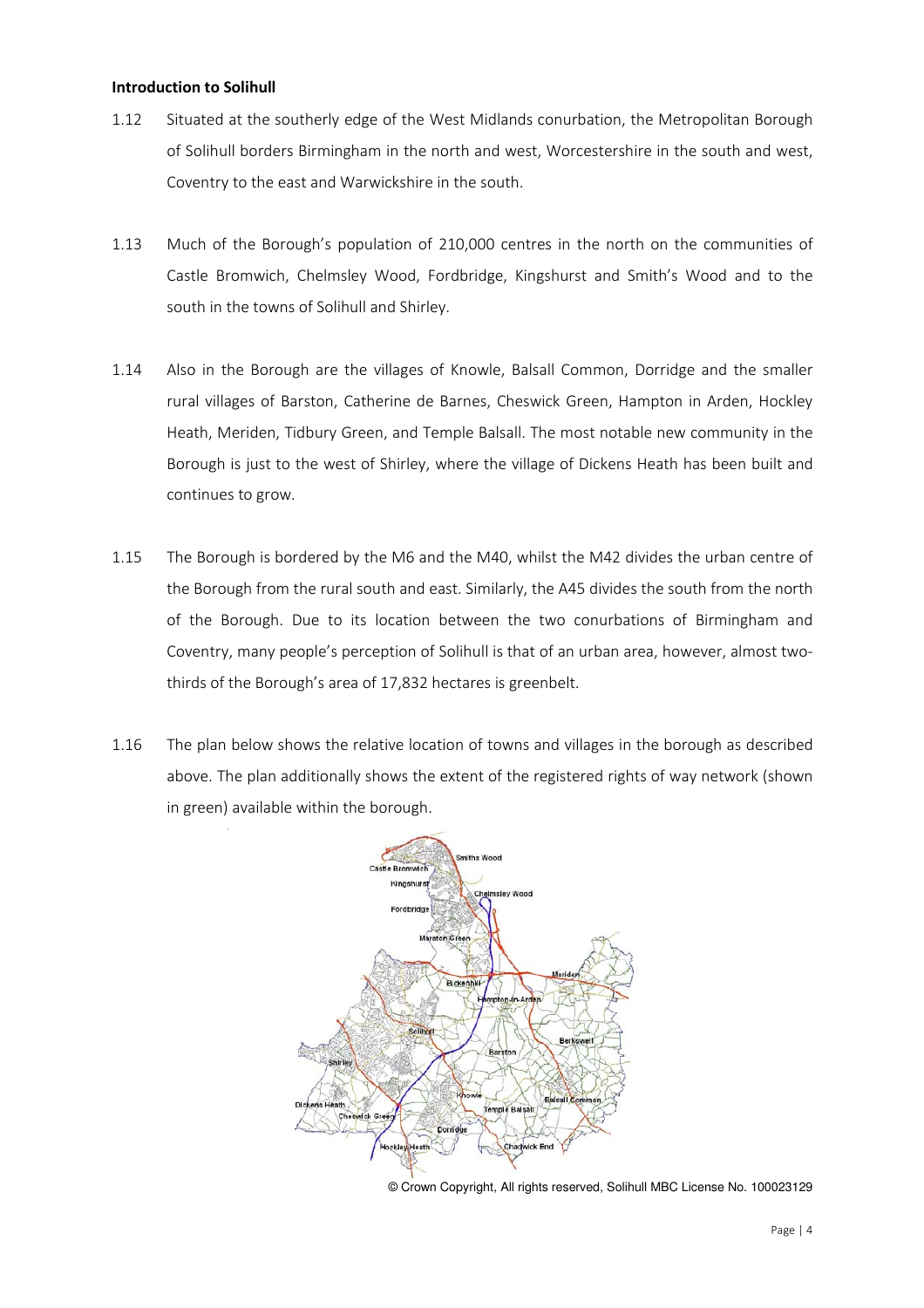#### Solihull's Countryside

- 1.17 The large proportion of Solihull's area being countryside plays an important role in shaping its image and character. It provides an attractive setting for many of the towns and villages and its accessibility is important in enhancing the quality of life enjoyed by residents.
- 1.18 Solihull's countryside also plays an important role in a wider strategic planning sense. Its designation as greenbelt restricts the outward expansion of the West Midlands conurbation and prevents it merging with the City of Coventry.
- 1.19 Of particular significance is the narrow band of green belt known as the 'Meriden Gap', located between the eastern edge of Birmingham and Solihull and the western outskirts of Coventry. This area has the potential to provide excellent opportunities for recreation for local people as well as the surrounding urban populations. The rights of way network could play an important role in providing sustainable access to facilities as well as offering a recreational facility in its own right.
- 1.20 With increasing personal mobility there have been greater demands on the countryside for informal activities such as walking and horse-riding, but also for more formal sporting uses. These developments have not had a detrimental impact on the countryside but have tended to draw more people into the countryside by car. Inconsiderate parking and damage to verges can affect local people and cause complaints from residents.
- 1.21 There are a number of strategic projects and initiatives that are currently being developed and which have the potential to significantly impact on the rights of way network over the next 10-15 years. Key to the future success of the network will be engaging with and influencing such initiatives in order to not just mitigate against any potential impact, but also identify opportunities to improve the network. Doing so will enable us to target existing constraints as well as making much needed improvements to route layouts and physical construction for the benefit of future users. Examples of such initiatives are UKC, High Speed Rail 2, Birmingham Cycle Revolution and the Local Plan Review.

### Scope of the ROWIP

- 1.22 ROWIP 2 intends to provide a review of the Council' first ROWIP (ROWIP 1) and set objectives for the future maintenance and improvement of the local rights of way network.
- 1.23 As stated above ROWIP 2 builds upon the intelligence and data gathered in the production of ROWIP 1, much of which is still considered to be relevant. In order to avoid duplication and repetition, reference may be required back to ROWIP 1 for some data etc.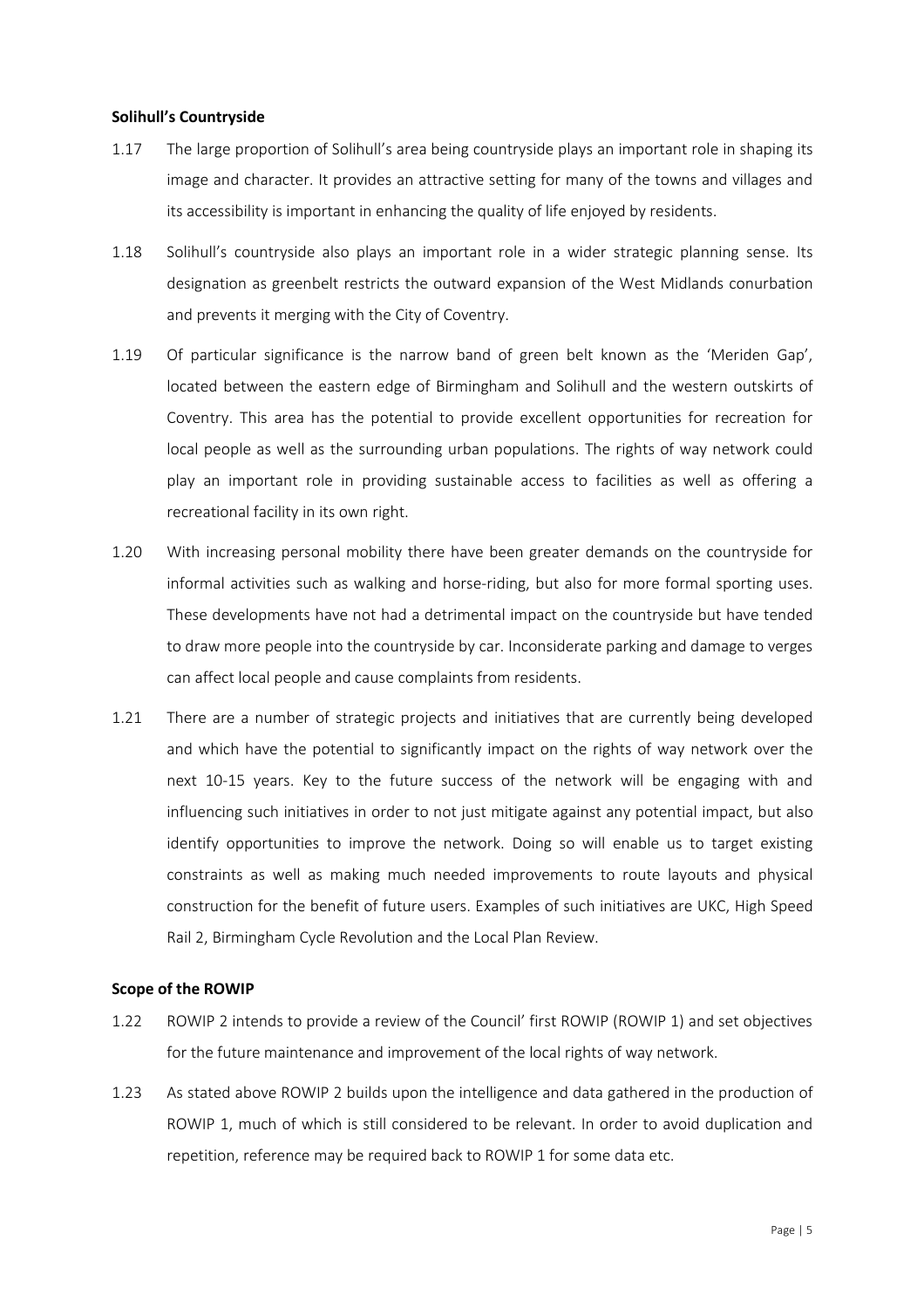### **2.0 The policy and legislative context**

2.1 The Rights of Way Improvement Plan must be set within the context of other relevant plans and strategies at national and local levels. This section details the way in which national, regional and local strategies feed into the actions proposed by this plan.

### Legislative framework

- 2.2 The requirement to publish a Rights of Way Improvement Plan was introduced by Section 60 of the Countryside and Rights of Way Act 2000. The legislation required highway authorities to publish a plan which considers local rights of way (defined as including cycle tracks but excluding footways) in the context of;
	- a) the extent to which local rights of way meet the present and likely future needs of the public,
	- b) the opportunities provided by local rights of way for exercise and other forms of open-air recreation and the enjoyment of the authority's area,
	- c) the accessibility of local rights of way to blind or partially sighted persons and others with mobility problems,
	- d) such other matters relating to local rights of way as the Secretary of State (as respects England) or the National Assembly for Wales (as respects Wales) may direct, and it further requires the Authority to publish;
		- i. an authority's assessment of the matters specified above, and
		- ii. a statement of the action proposed to be taken for the management of local rights of way, and for securing an improved network of local rights of way, with particular regard to the matters dealt with in the assessment.

### Government Guidance

- 2.3 In addition to the primary legislation, the Department for Environment, Food and Rural Affairs (Defra) published statutory guidance for ROWIPs in 2002. This guidance was primarily aimed at the production of an authority's first ROWIP but remains in force.
- 2.4 A Natural England Good Practice Note on ROWIPs and LTP integration states that 'The new Local Transport Plan (LTP) guidance recognises the role of active travel solutions such as walking and cycling'.
- 2.5 Guidance produced by the Department for Transport (DfT) states that 'Local transport authorities may wish to integrate the appropriate ROWIP(s) with their LTP'.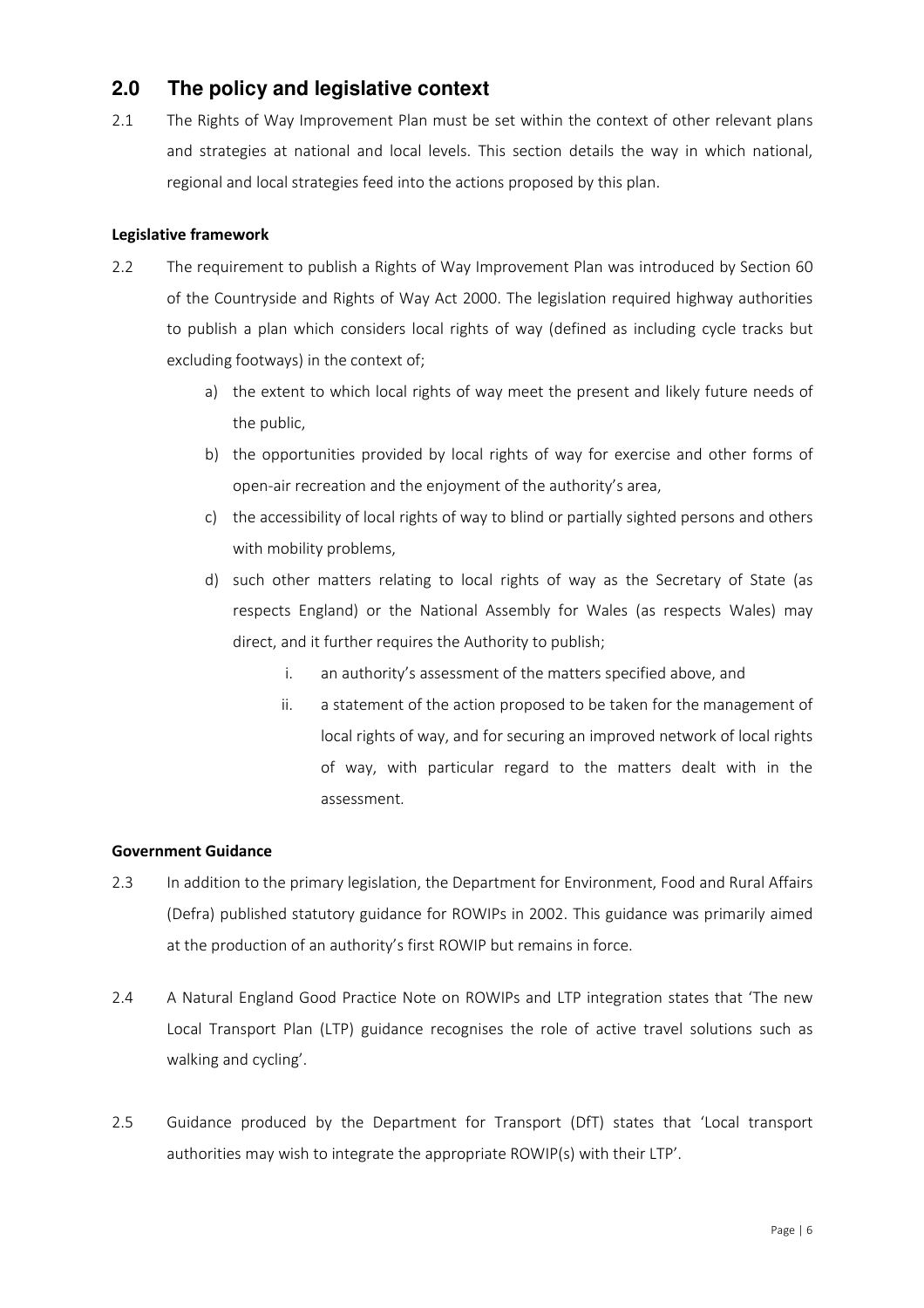### The National & Local Policy Context

2.6 A detailed overview of the National and Local Policy context was included in ROWIP 1 and can be viewed here: http://www.solihull.gov.uk/Portals/0/LeisureParksEvents/ROWIP.pdf

It includes reference to the following policy documents. Please refer to ROWIP 1 for further information on these:

#### National Policy Documents

- a) Walking and Cycling: An Action Plan (DfT)
- b) The Future of Transport: A Network for 2030 (DfT)
- c) Choosing Health: Making Healthier Choices Easier (White Paper) (DH)

#### Local Policy Documents

- a) Local Transport Plan (LTP)
- b) Unitary Development Plan (UDP)
- 2.7 In addition to the Policy and Plans identified as part of the ROWIP 1, it is acknowledged that there are a number of important local emerging documents or documents published after ROWIP 1, which ROWIP 2, and in particular its associated action plan, will need to feed into and influence in order to promote and support the delivery of improvements to the network. These include:

#### Local and Regional Policy Documents

- a) Solihull Local Plan and Local Plan Review.
- b) Solihull Connected
- c) UKC
- d) Solihull Green Infrastructure Study
- e) Birmingham Cycle Revolution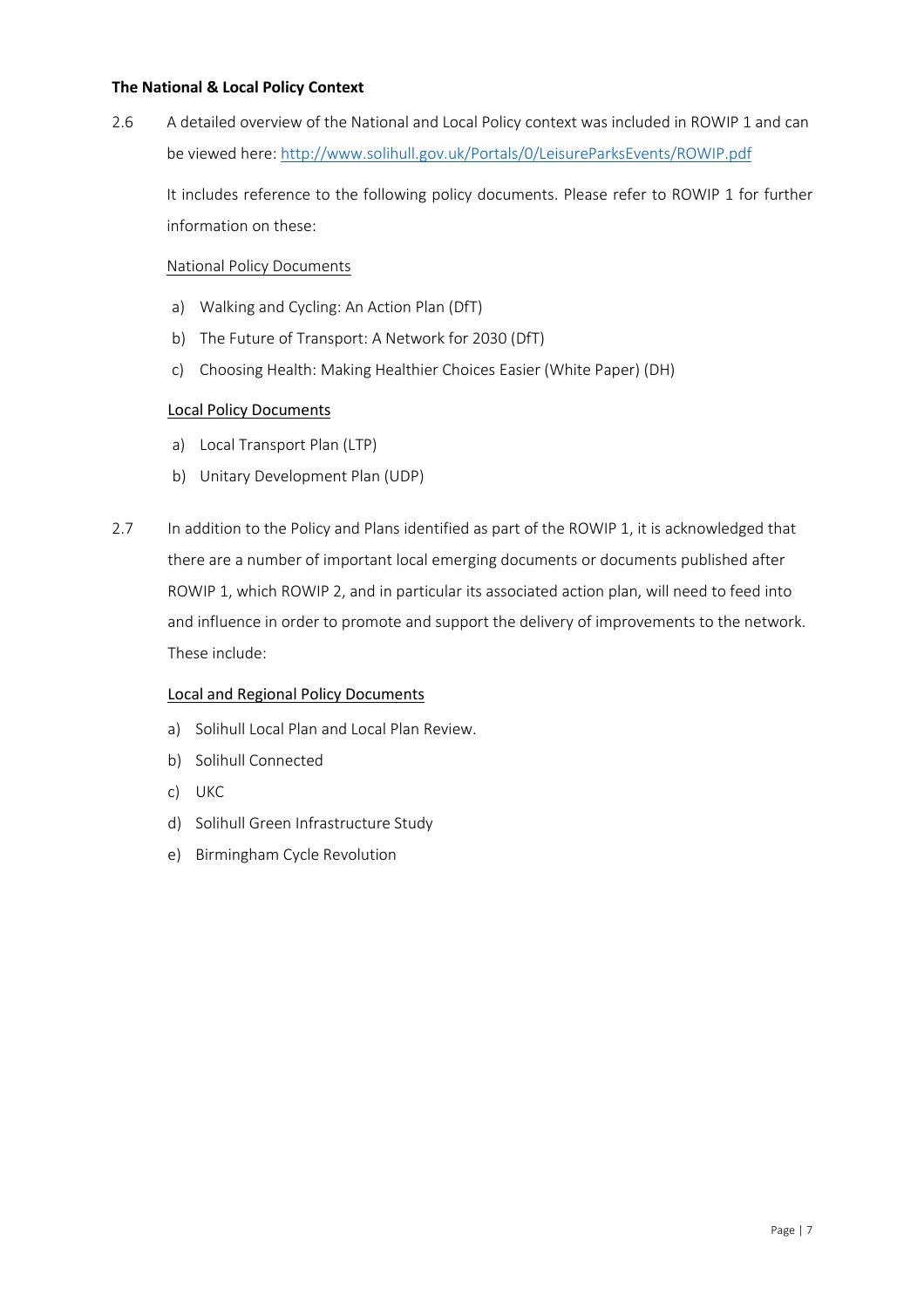### **3.0 Stakeholders and their needs**

3.1 The statutory guidance for producing ROWIPs states that authorities should consult widely about the needs of all users and potential users of the rights of way in their areas in order to identify what improvements they should make to their network. This was undertaken as part of the production of ROWIP 1. Further consultations have been undertaken in preparation ROWIP 2 with questionnaires being made available electronically to users, land managers and parish councils. Of the 176 Stakeholders engaged, a total of 38 users, 15 Parish Councils and 8 land managers responded by completing the questionnaire.

### Public/Path Users Consultation

3.2 Of the public/users who completed a questionnaires just over half of those who completed the questionnaire were aged 55 of over with a further 35% being aged between 35 and 54. Of these 94% predominantly used it for walking and the remainder for cycling. A substantial majority of those who completed the user questionnaire (93%) had visited Solihull's countryside for leisure purposes in the preceding 12 months, with a majority visiting more regularly than once a month, with most visits lasting for more than one hour. Just over half of the users (55%) commenced their journey by car suggesting their use was not particularly local to their home, whereas just over a quarter commenced their journey on foot suggesting they stay closer to home. This notably corresponds with the percentage of users (below) who visit the countryside to walk their dogs.

### 3.3 Reasons given for visiting the countryside and using the path network were:

- Exercise (85%)
- Enjoy the Countryside (81 %)
- Enjoyment of the activity itself (walking cycling etc) (58%)
- Dog Walking (30%)
- Member of a club or organisation (21%)
- Bird/wildlife Spotting (15%)
- Access facilities (15%)
- 3.4 Just under 85% of users expressed the view that they preferred circular walks, with 34% expressing a preference for using promoted/leafletted routes, in addition 56% of users preferring walks to sites of natural beauty or historic interest. In terms of facilities when out in the countryside, car parking, refreshments and places to sit/rest/picnic were of the greatest importance followed closely by toilet facilities. However approximately one third of users preferred a more remote countryside experience without any facilities.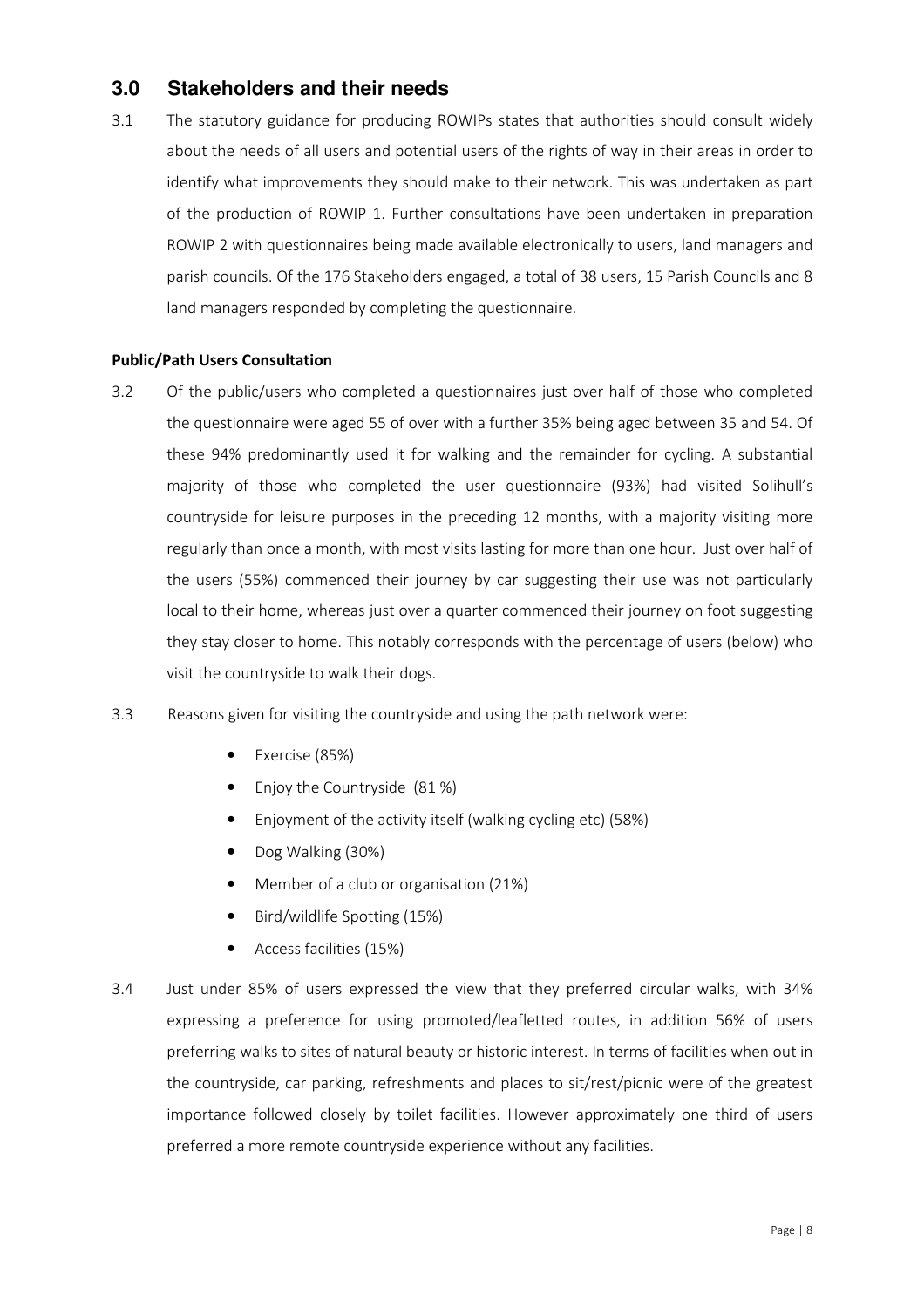- 3.5 A quarter of those who completed the questionnaire considered that it was reasonably easy to find out information about local walks and rides, however 50% of people considered that it was not that easy to do so. Three quarters of the respondents found information relating to where they can go on maps; and half of them also used online facilities as well as walks leaflets and books. Approximately 20% of respondents had taken part in organised events.
- 3.6 With regard to the future availability of information 84% of users expressed a preference for it being made available on line, although only 54% considered that this should be something provided on the Council's website. 39% would like information to be made available at libraries, 13% via local newspapers and 10% via local shops and pubs.
- 3.7 The most common reasons for not using the path network more frequently were a lack of knowledge where to go and poor path conditions, however similar numbers expressed the view that they used it to the full extent they would wish to, or that they simply did not have the time to use it more than they did. Notwithstanding this, over 80% of users said they would be likely to use visit the countryside more frequently if access was improved.
- 3.8 Of the types of problems that were most likely to put people off from using the countryside, the following problems featured most prominently:
	- Overgrown paths (70%)
	- Fast roads to cross (43%)
	- Crops growing across a path (38%)
	- Having to walk along roads to link paths (30%)
	- Sharing routes with vehicles (30%)
- 3.9 Other issues included, but were not restricted to dogs (26%); inconvenient stiles (23%); passing through fields containing livestock (23%); missing signs and waymarkers 20%; walking through farmyards (20%); and paths enclosed by fences (20%).
- 3.10 The following potential improvements to access featured most prominently in the survey responses:
	- Less dog fouling (42%)
	- Fewer Obstructions (33%)
	- More dedicated routes (30%)
	- More shared use routes (27%)
	- Better signage (24%)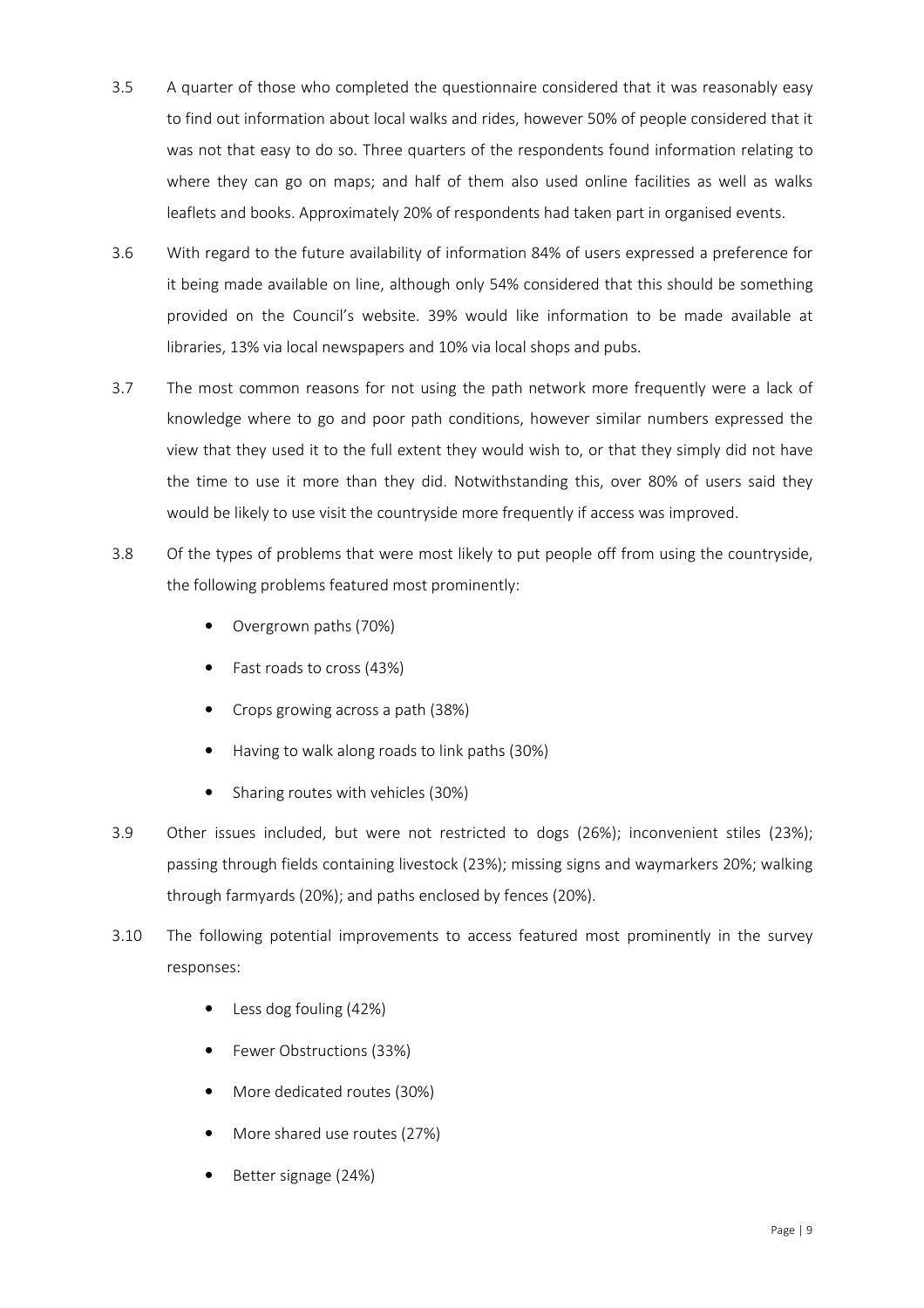3.11 Other improvements included, but were not restricted to, better pavements (24%); better verge maintenance (21%) and more car parking (21%).

#### Town and Parish Council Consultation

- 3.12 Of the 15 Parish Councils who responded five had a nominated councillor who monitors their local rights of way. About half of the Councils considered that the extent of the current network was about right with the majority of the remainder being of the opinion that the network of footpaths, bridleways and cycle tracks needs to be extended. The majority considered that the availability of a workforce or volunteer group along with better access to maps showing public rights of way would encourage their greater participation in maintaining, improving and promoting local paths.
- 3.13 There was a general consensus that public rights of way are an important feature for local people, but that there was not enough information about them available to the public. Only one Parish Council felt that the overall condition and signage of the local rights of way network was very good, with six Parish Councils considering it to be adequate and five to be in a poor state.
- 3.14 Problems relating to undergrowth and overgrowth were the most regularly encountered issues over the preceding 12 month period, with surface issues and difficult gates following closely behind. Concerns were also expressed about poor sight lines at junctions with roads and having to cross busy roads when using the path network.
- 3.15 With regards to improving the rural rights of way network, Parish Councils considered that improved surfacing and roadside signage were the highest priority, followed very closely by the replacement of stiles or barriers with gates or gaps; and the reinstatement of paths through crops or following ploughing. They further considered that public confidence in paths being in a good condition was the most important factor in encouraging their greater use. Other measures to encourage greater use included the provision of more general information leaflets; safe places to park; and public confidence in not getting lost/a feeling that paths were safe to use.
- 3.16 In terms of more urban/utility paths increased signage was considered to be the highest priority for improvement, complemented by improvements to surfaces; more vegetation clearance; better lighting; and the provision of more litter and dog mess bins
- 3.17 On the matter of the future development of the local rights of way network, Parish Councils considered that linking up existing routes to create more usable circular routes, and the exchange of redundant paths for new useful ones, were the highest priorities. Diverting paths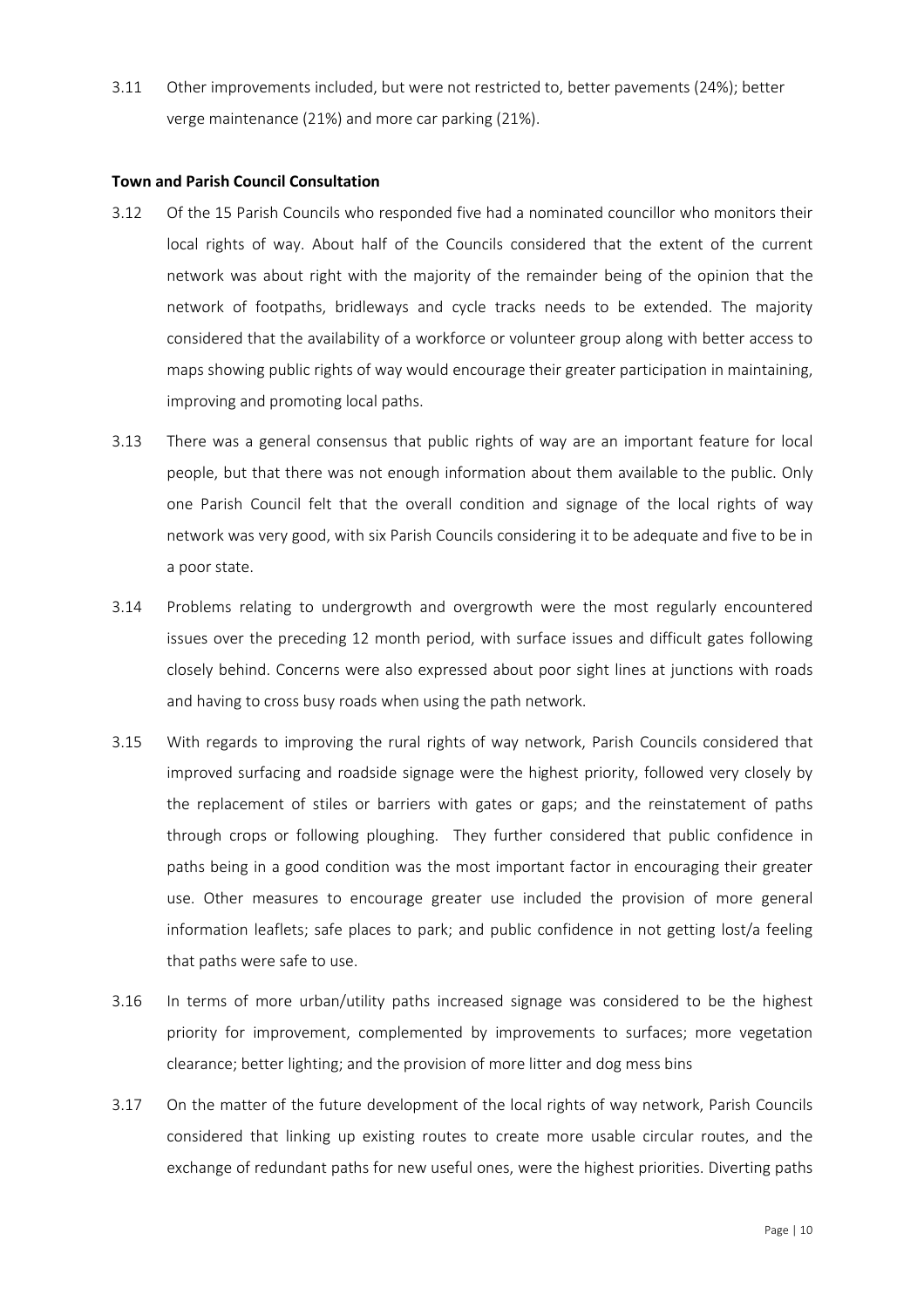away from farm yards and private residences; the creation of new footpaths and the upgrading of footpaths to bridleways (along with appropriate compensation for the land owner) were also considered to be beneficial. The general administration of the Definitive Map (albeit a statutory duty) was considered a lower priority than other issues.

- 3.18 Other issues that Parish Councils considered should be reviewed within ROWIP 2 included:
	- The fast tracking of problems notified by the Parish Council;
	- Increased/improved enforcement where there are persistent problems;
	- The amenity of some routes deteriorating as a result of a proliferation of obstacles and fencing and no effective counter to this.
	- The disparity between routes some are well maintained and attractive, whilst others suffer from unnecessary and obstructive stiles, agricultural disturbance, and a lack of trimming;
	- All weather footways to link villages and cycle paths suitable for families.
- 3.19 Other possible 'quick wins' or longer-term objectives of local importance to the right of way network included:
	- Upgrading the network of permissive paths on farmland near Balsall Common to public rights of way,
	- The publication of the Definitive Map on the Council's website, along with a published set of policies covering various aspects of Rights of Way management.
	- Better promotional leaflets in libraries and a dedicated section on Council website for easy to print-off walks that indicate the ability level of users access and quality of surfacing
	- The re-designation of The Old Kenilworth Road for all users including bikes.

### Land Managers Consultation

3.20 Of the eight land managers who responded, three were owner occupiers, three were managers, one a tenant and one other. Five managed private estates, one a family farm of less than 500 acres, another a family farm of over 500 acres and one other. Two of the farms/estates had pubic access elements included in Countryside Stewardship style schemes, two had public access along disused railways, one had permissive paths and another has other public access arrangements.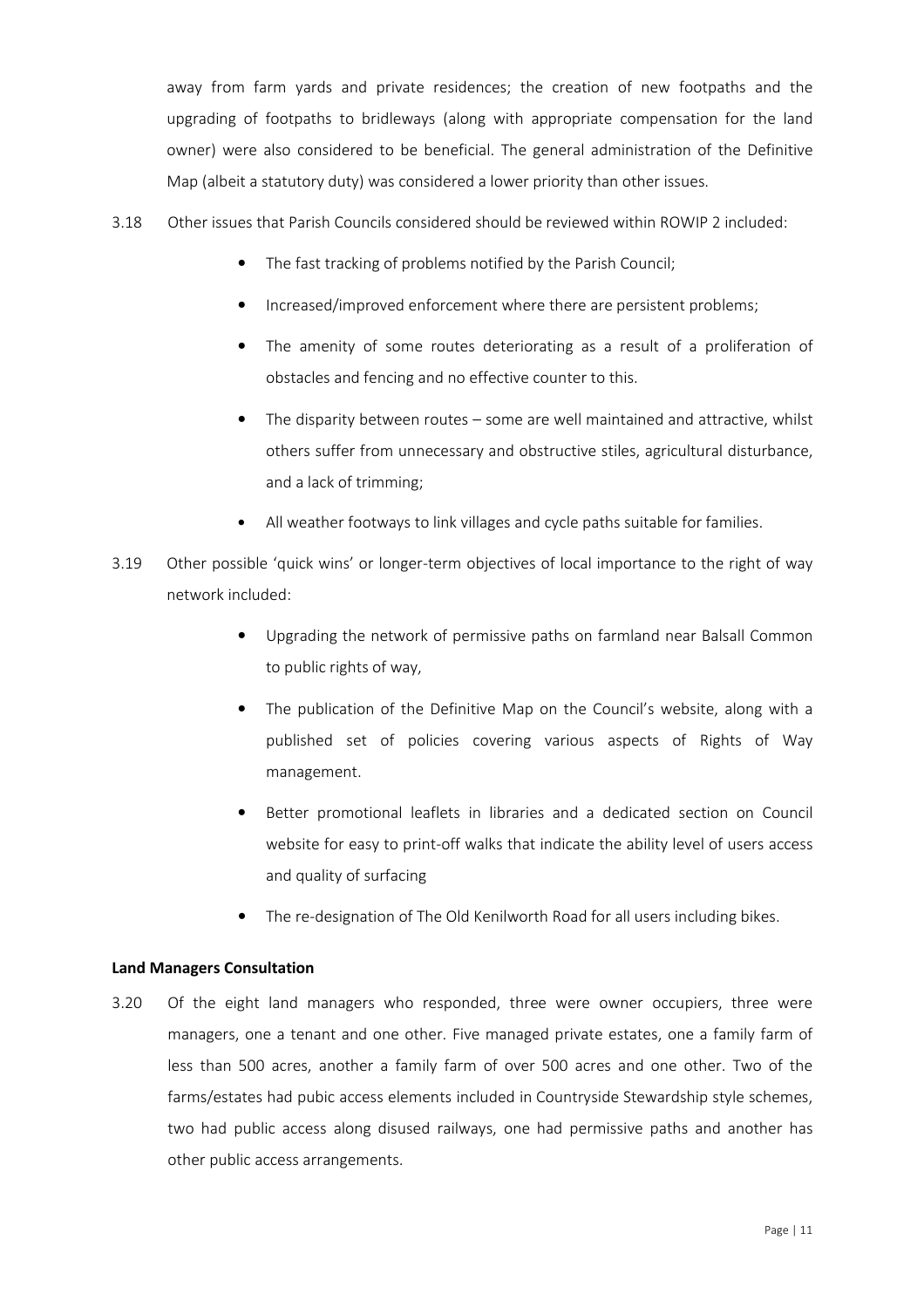- 3.21 The farms and estates are spread out over 10 town and parish council areas with an equal but predominant mix of arable and pasture (for livestock). The land also extended to smaller amounts of equine pasture, parkland (open to the public), parkland (private), sporting land (golf, fishing, shooting) and woodland.
- 3.22 The most significant problems encountered in relation to public access were:
	- Loose Dogs
	- Deliberate trespass
	- Inadvertent trespass
	- Anti-Social behaviour
	- Stock worrying
	- Litter
- 3.23 Other problems encountered to a lesser degree included intrusion of privacy, misconceptions over the 'right to roam', illegal use by vehicles, inconsiderate parking, dog fouling and stock getting out
- 3.24 In terms of increasing the public's awareness of their responsibilities land managers consider the following would assist:
	- Greater promotion of the Countryside Code
	- The provision of information boards
	- Better leaflets and printed material
	- Increased use of the press and media
	- Improved online information
	- Working with schools and the local community
- 3.25 Land managers consider that the following factors would most discourage them from providing greater public access:
	- Negative impact on wildlife/countryside
	- Enough public access already
	- Occupier's liability issues & additional responsibilities for path maintenance etc
	- Disruption to normal business activities
	- Regard for privacy
	- Legal reasons (e.g. land ownership status/restriction etc)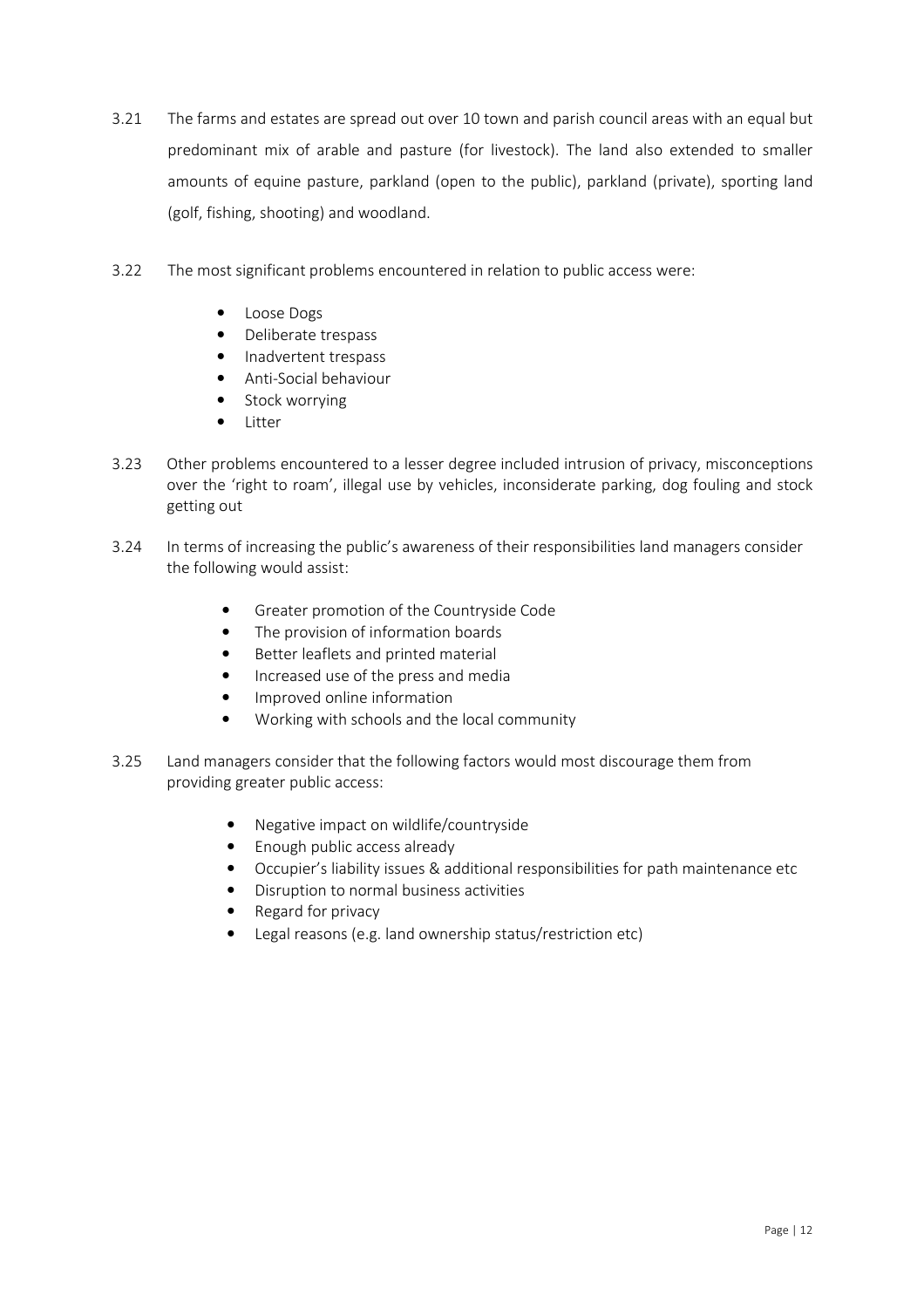### **4.0 Overview of the Current Situation & Assessment of the Network**

### Extent of the Network

4.1 The majority of Solihull's 131 miles (211 km) of recorded public rights of way are situated in the less populated areas of the Borough. In addition there is an urban network of rights of way that is not currently recorded on the definitive map and statement and consequently the full extent is unknown. Nearly all the routes recorded on the definitive map are public footpaths; there are currently only 7 miles (11 km) of public bridleway within the Borough. The proportion of the network recorded as public bridleway is therefore 5% - much lower than the national figure of 17%.

#### Resources

4.2 The public rights of way network is currently (2015) overseen by 2 members of staff with a revenue budget of £46,430.

### Recording of the Network

- 4.3 The definitive map provides a legal record of public rights of way. It shows where paths run and who has the right to use them. The definitive map gives a snapshot of the state of the rights of way network at one particular date in the past; this is known as the "relevant date" of the map. The definitive map is accompanied by a document, the definitive statement, which includes a written description of routes and details of their widths. If a route is shown on the definitive map and statement, this is conclusive evidence that the public have the right to use it, even if in practice it is blocked or has not been used for many years.
- 4.4 Solihull Council has a legal duty to keep the definitive map up to date and to make it available to the public.
- 4.5 There is a modest backlog of applications to modify the Definitive Map (16 as of December 2015).

### Condition of the Network

- 4.6 Solihull Council has a legal duty assert, protect and (for the majority of routes) maintain public highways, including public rights of way.
- 4.7 Historically the Authority has monitored the accessibility of the network using the former Best Value Performance Indicator 178 for rights of way. This measured the overall percentage of paths considered to be "Easy to Use" which may be defined as: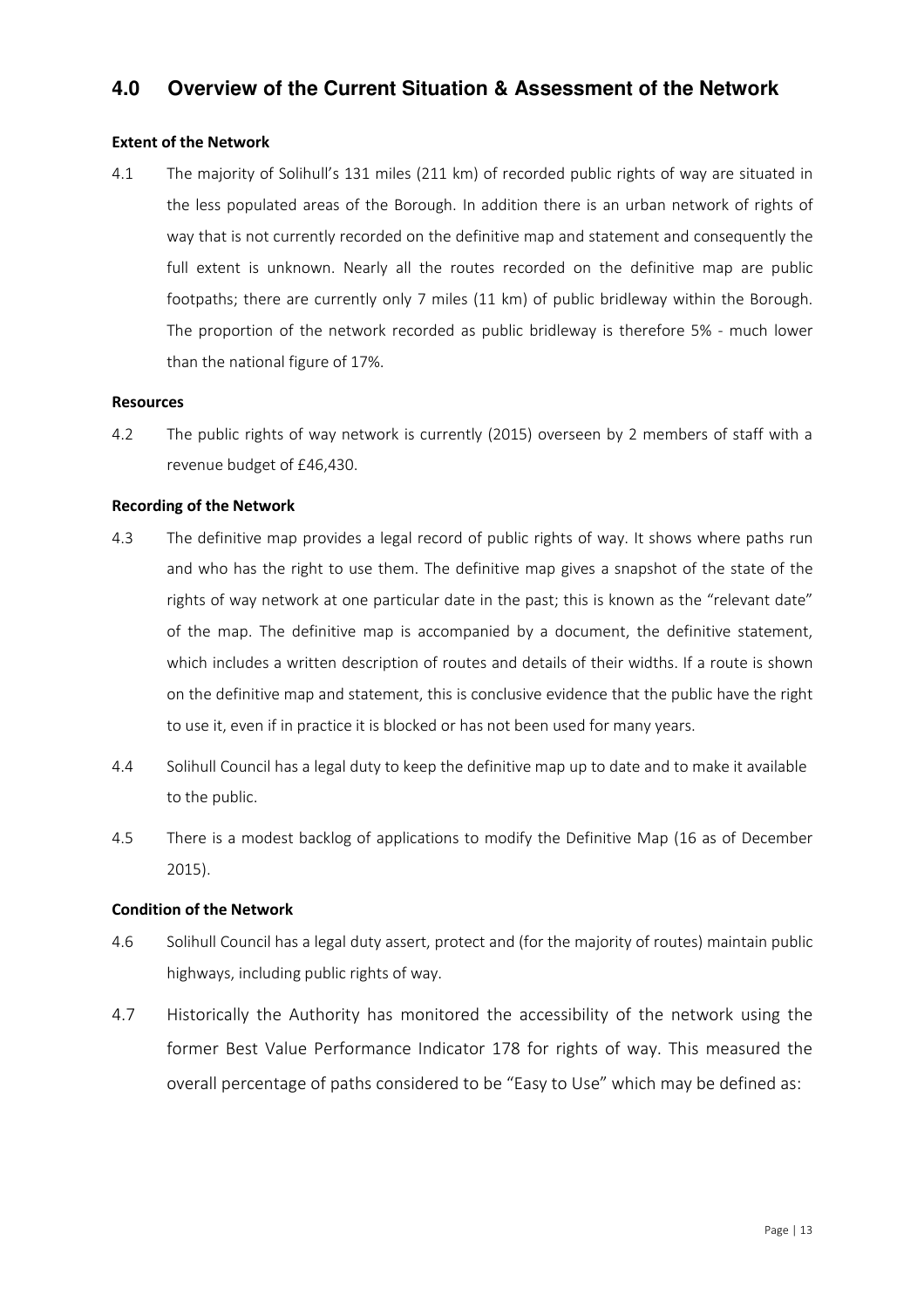- a) Signposted or waymarked where they leave the road in accordance with the authority's duty under s.27 of the Countryside Act 1968, and to the extent necessary to allow users to follow the path.
- b) Free from unlawful obstructions and other interference, (including overhanging vegetation) to the public's right of passage.
- c) Surface and lawful barriers (e.g. stiles, gates) in good repair and to a standard necessary to enable the public to use the way without undue inconvenience.
- 4.8 Based upon a 12.5% sample survey, the data suggests that 71% of the network met this definition for the period 2014/2015. The table below shows previous year figures based upon the same nationally recognised survey methodology.

| Year                                      | 2004/05 | 2005/06 | 2006/07 | 2007/08 | 2008/09 | 2009/10 | 2010/11 | 2011/12 | 2012/13 | 2013/14 | 2014/15 |
|-------------------------------------------|---------|---------|---------|---------|---------|---------|---------|---------|---------|---------|---------|
| Percentage of<br>Network "Easy<br>to Use" | 41%     | 48%     | 60%     | 67%     | 70%     | 75%     | 75%     | 73%     | 78%     | 75%     | 71%     |

- 4.9 ROWIP 1 forecast an improvement in the overall condition of the network, seeing targets of 70% for 2007/08; 75% for 2008/09; and 80% for 2009/10.
- 4.10 Whilst it has not been possible to achieve the ultimate target set, the level of accessibility of the network has improved significantly over the last 10 years and has since 2008/09, shown a consistent level of accessibility on or above 70% and is consequently considered to be generally in a good condition. Moving forward, this form of annual surveying will no longer be undertaken as a result of the resource implications in peak service request periods. It is anticipated that the use of handheld asset management tools will allow a more complete picture of network condition to be obtained and updated. It is intended that this will assist and inform our future works programming and resource utilization

### Service Requests

4.11 Throughout 2014 the Council received 482 service requests relating to the public rights of way network, of which 462 had been investigated and brought to a conclusion. Ninety two of these issues related to obstructions on the network, twenty seven to broken path furniture (stiles/gates etc) and 13 to signs and waymarking requests. Other work on the network included the clearance of seasonal vegetation from 96.8 km of public rights of way. A full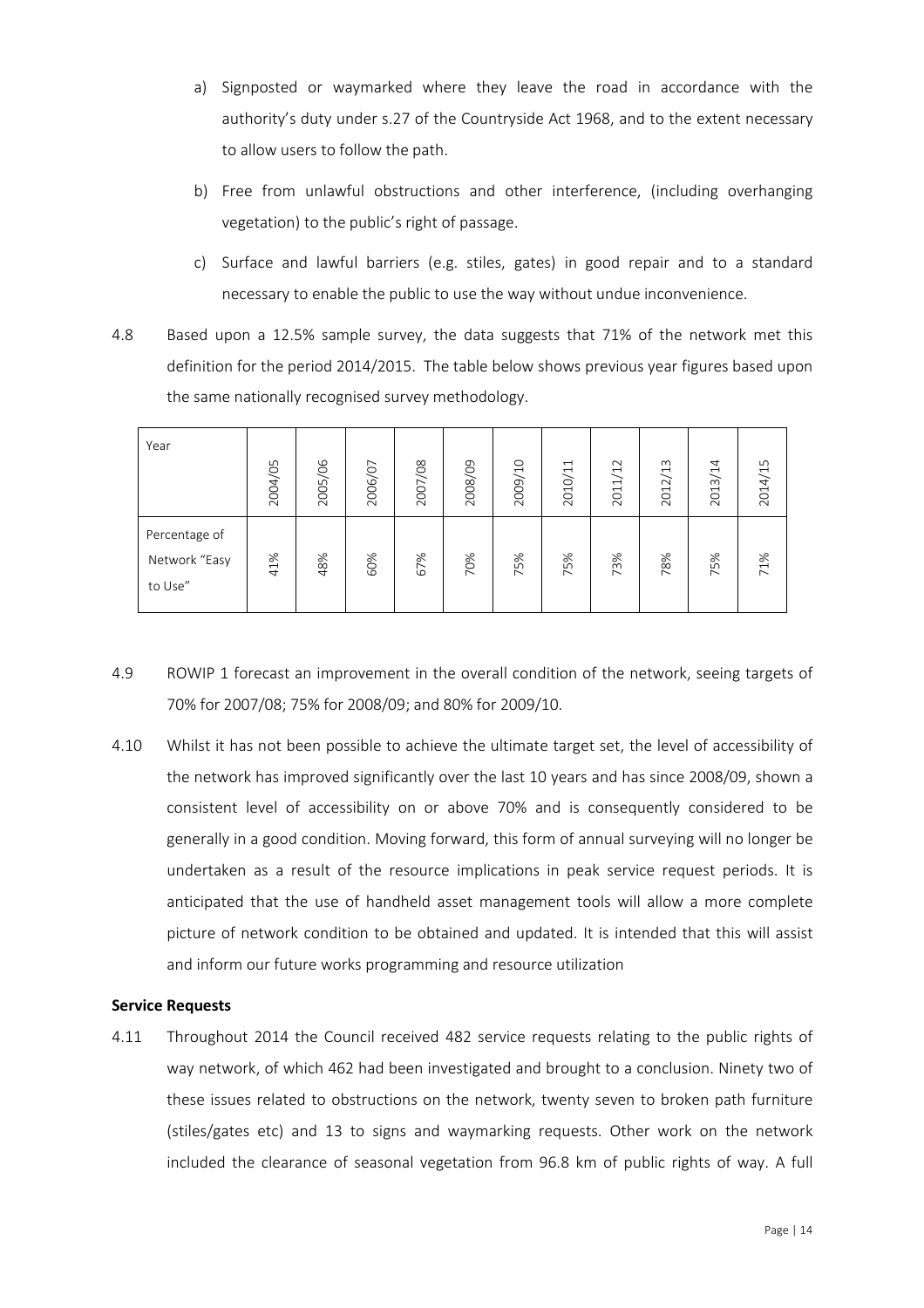breakdown of service requests by month received and request type is shown in the charts below.



### Promotion of the Network

4.12 The promotion of recreational walking has increased over the past decade, and has been supported with the development of a range of short walks both in the open countryside and in many of the Boroughs parks. These walks are supplemented by a series of led walks undertaken throughout the year by Solihull Striders and Strollers and Discovery Walks in association with the Neighbourhood Ranger Team and Solihull Active Brand (and promoted on the Council's website). Together these form an important resource to encourage walking in the borough and make walking accessible to individuals who may not have had the confidence or experience to enjoy many of the more rural routes available in the borough. In addition to these walks, a range of cycle promotion activity has been developed in conjunction with our stakeholders and is supplemented by led rides, training and advice provided by the Authority as part of its Solihull Switch initiative.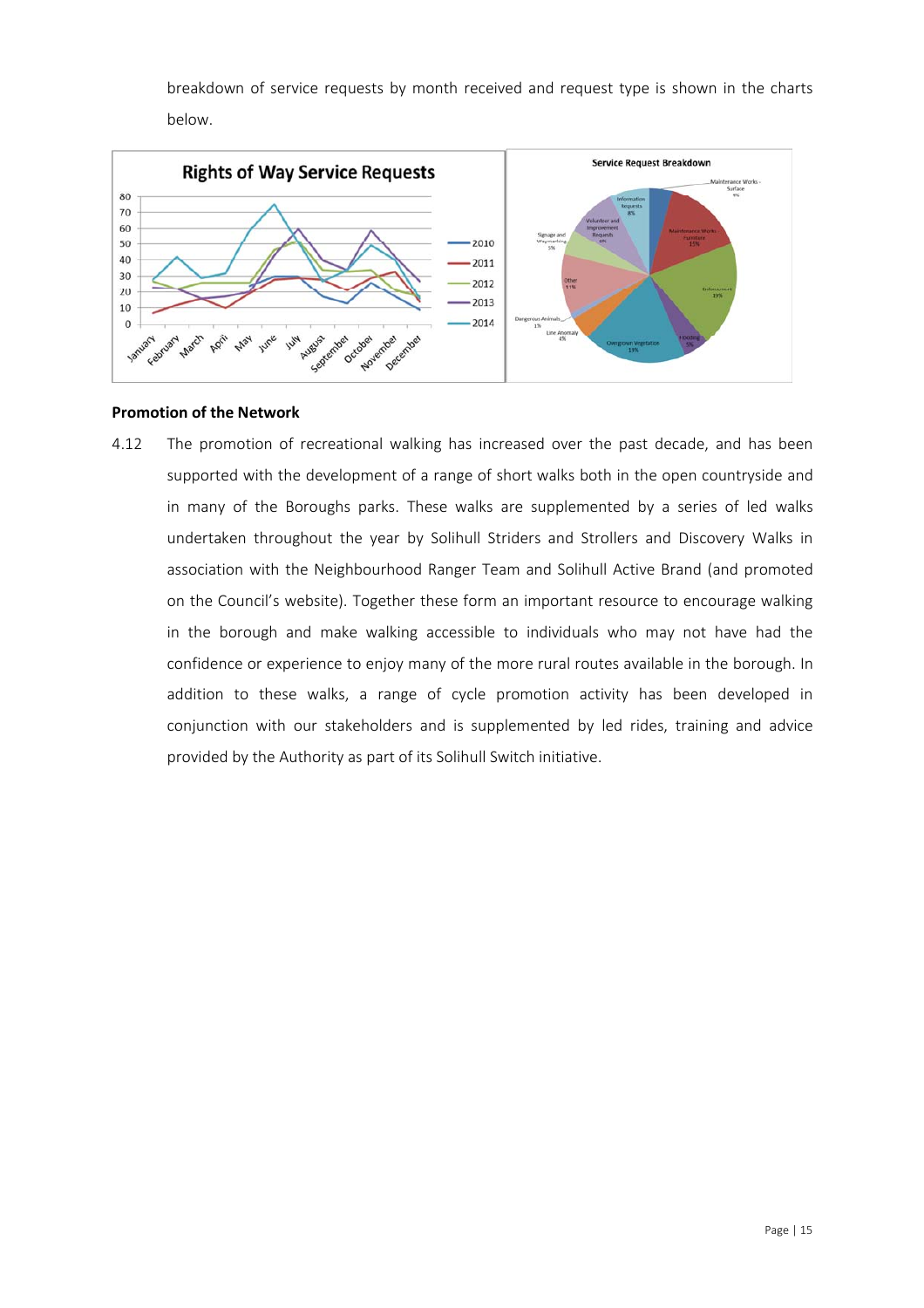### **5.0 Statement of Action**

- 5.1 As part of the process of preparing a rights of way improvement plan, local highway authorities are required to prepare a statement of action. This statement should be developed using the information collected in the assessment and consultation phases of the plan. The statement of action and its associated 'action plan' is the most important part of the Rights of Way Improvement Plan as it sets out the list of actions that we intend to take to improve the path network and provide greater opportunities for the users of those paths.
- 5.2 No additional government funding or resources will be made available for implementing the statement of action, therefore the Rights of Way Improvement Plan will need to make links to a wide range of strategies (primarily Solihull Connected) in order to realise many of the future opportunities for funding. Possible sources of joint working and funding opportunities have been included within the ROWIP, however, this is by no means and exhaustive list.
- 5.3 Statutory guidance states that the statement of action should stem from the Council's assessments. This has been achieved by drawing from the views which resulted from the consultations with users and others with an interest in public rights of way, and setting these within the opportunities and constraints identified in the assessment of the rights of way network and of the legal record – the definitive map.
- 5.4 The statement takes into account issues identified in ROWIP 1 and builds upon these taking into account factors such as:
	- progress that has been made since the publication of ROWIP1;
	- changes is service priorities and funding;
	- staff resources; and
	- intelligence collected during the ROWIP 2 consultation process.
- 5.5 For ease of reference, and as with ROWIP 1 this Statement of Action is structured around the following sections:

Issues identified:

- Key and detailed points raised from consultations;
- Issues raised from an assessment of the condition of the physical network and
- Matters relating to the legal record of rights of way

Themes for guiding action:

- Groups of issues, which can allow the targeting of action to address general needs, or those raised by specific stakeholder groups.
- 5.6 The themes form the basis of the action plan. The action plan will help to prioritise and guide the Council's work over the coming years.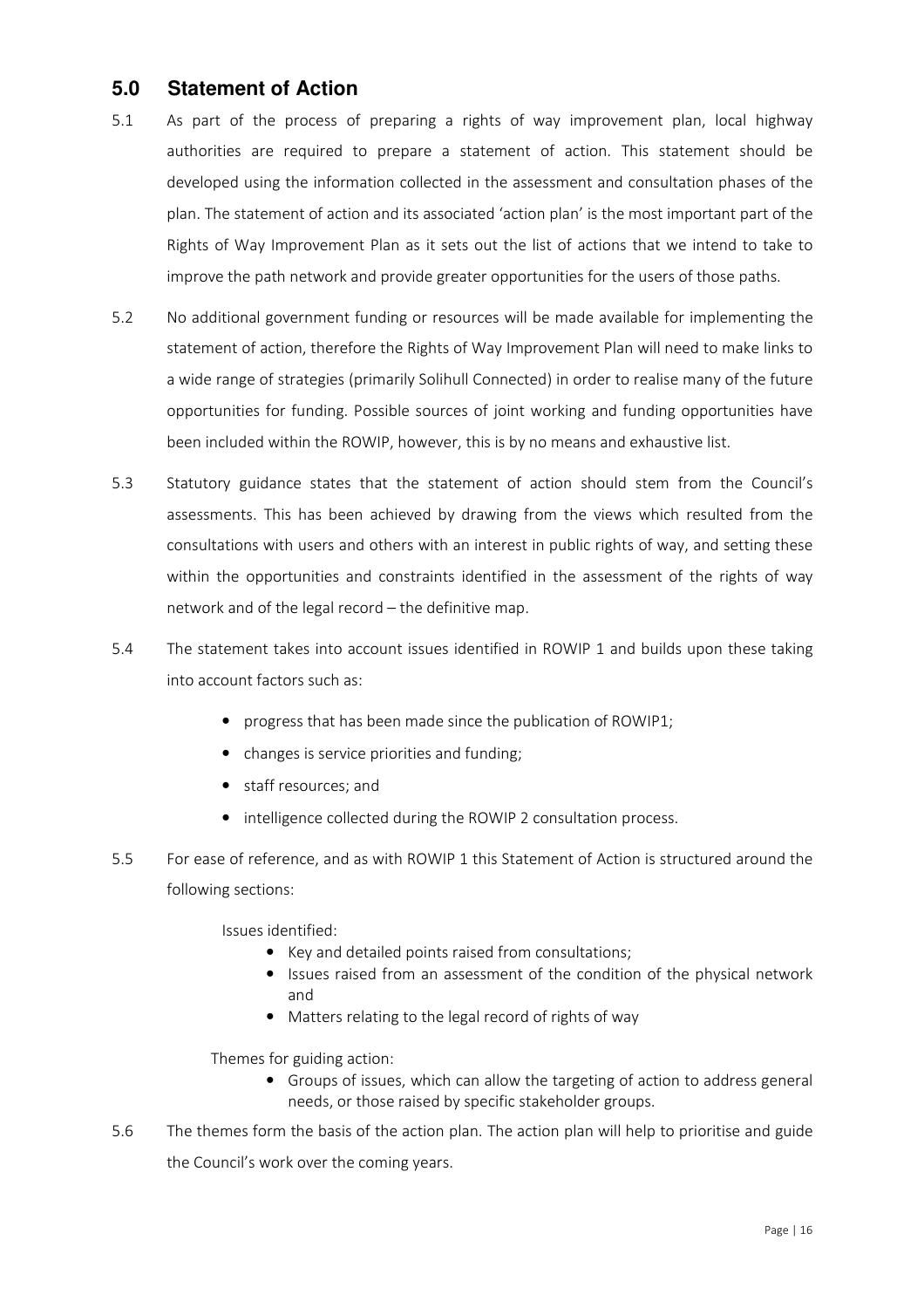### Issues identified

Key and detailed points raised from consultations:

| Subject                                          | Issue                                                                                                   |
|--------------------------------------------------|---------------------------------------------------------------------------------------------------------|
| Signing                                          | Lack of signs.                                                                                          |
|                                                  | Lack of waymarking.                                                                                     |
|                                                  | Users wandering off the line of the path due to inadequate waymarking.                                  |
| Maintenance                                      | Concerns in some cases about insufficient maintenance.                                                  |
| Surfacing                                        | Muddy surfaces.                                                                                         |
|                                                  | Drainage problems.                                                                                      |
| <b>Obstructions</b>                              | Problems with furniture e.g. locked gates, barbed wire across stile.                                    |
|                                                  | Obstruction on routes from ploughing/crops.                                                             |
|                                                  | Overhanging vegetation sometimes a problem.                                                             |
|                                                  | Undergrowth should be cut more often.                                                                   |
| <b>Stiles and gates</b>                          | Stiles difficult to negotiate                                                                           |
|                                                  | Stiles not maintained.                                                                                  |
| Information provision                            | Interest from users in information being made available in leaflet/guide format<br>and on the internet. |
|                                                  | Interest in provision of information boards.                                                            |
| User responsibility                              | Concern about uncontrolled dogs and about gates being left open.                                        |
| Accessibility<br>those<br>for                    | Few routes available. Interest in more circular routes.                                                 |
| with limited mobility /<br>those with pushchairs | Problems related to type of furniture $-$ can't cope with stiles and some kissing<br>gates.             |
|                                                  | Different abilities mean that there is a need for different sorts of routes.                            |
|                                                  | Need to identify routes that are potentially accessible to people with a disability.                    |
| <b>Safety</b>                                    | Some concern from illegal use of routes.                                                                |
|                                                  | Some concern for personal safety e.g. lack of lighting.                                                 |
|                                                  | Concern about crossing busy roads.                                                                      |
|                                                  | Need for speed limits on some rural roads that link paths.                                              |
|                                                  | Problems with stock in fields crossed by paths.                                                         |
| Extension of the existing                        | Not enough bridleways, both for horse riding and cycling.                                               |
| network                                          | Paths need to be better connected to cut down road walking.                                             |
|                                                  | Permissive paths to complete circular routes.                                                           |
| Participation                                    | Willingness for local Parish and Town Councils to engage in the network<br>improvement process.         |
| Accessing the network                            | Safe parking needed at start of some routes.                                                            |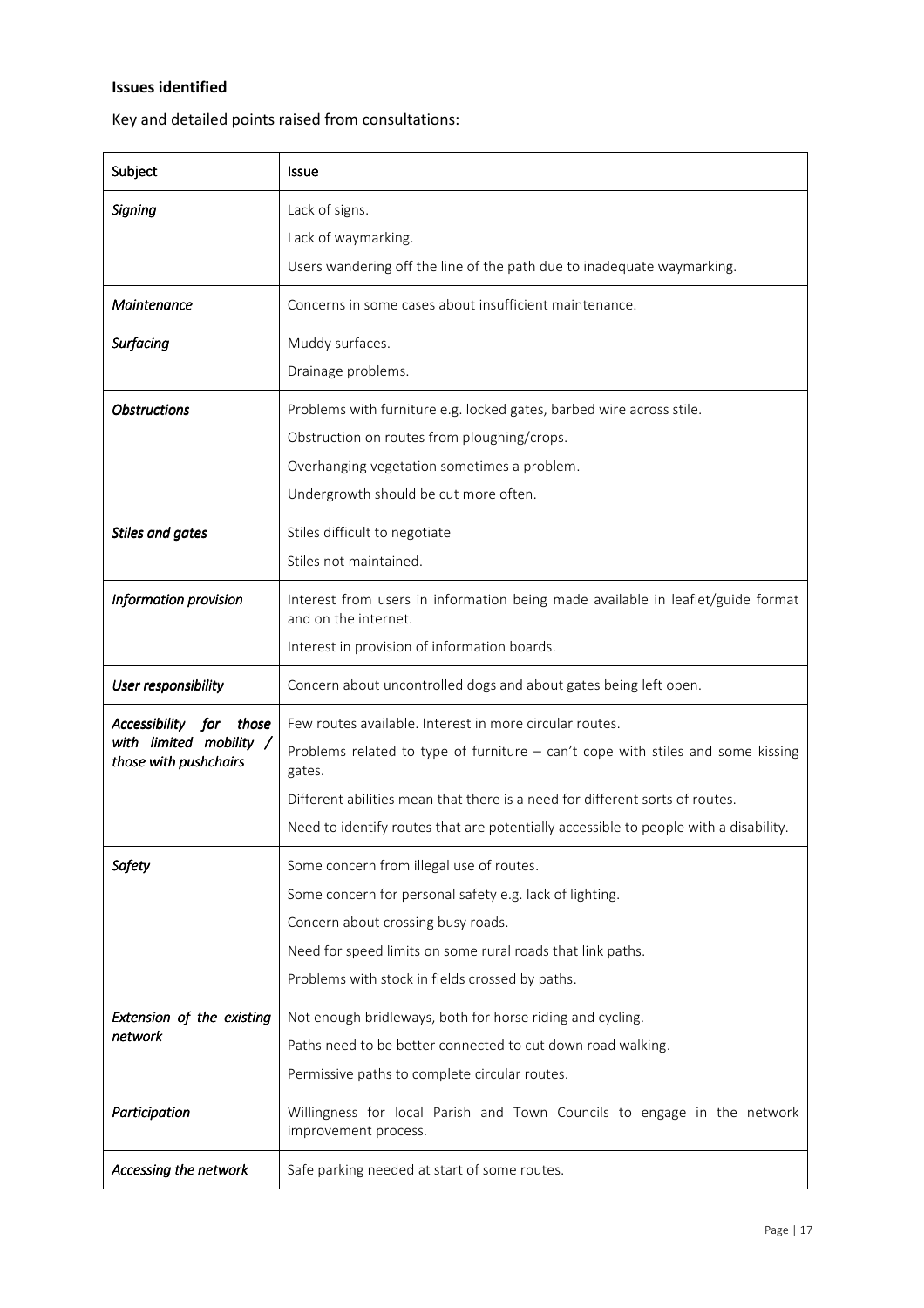### Points raised by user type:

| <b>Walkers</b>               | <u>Urban</u>                                                                                                  |  |  |  |  |  |
|------------------------------|---------------------------------------------------------------------------------------------------------------|--|--|--|--|--|
|                              | Better pavements<br>Less litter                                                                               |  |  |  |  |  |
|                              | Dog fouling                                                                                                   |  |  |  |  |  |
|                              | Rural                                                                                                         |  |  |  |  |  |
|                              | More circular routes                                                                                          |  |  |  |  |  |
|                              | Stiles are not easy to use<br>Support for a policy to improve accessibility through the removal of stiles and |  |  |  |  |  |
|                              | installation of kissing-gates where appropriate.                                                              |  |  |  |  |  |
|                              | Paths can be obstructed and overgrown. More frequent cutting needed                                           |  |  |  |  |  |
|                              | Steps could be taken to make problems easier to report<br>Safety                                              |  |  |  |  |  |
|                              | Fear of getting lost.                                                                                         |  |  |  |  |  |
|                              | Breaking up of the network by main roads                                                                      |  |  |  |  |  |
|                              | Dog Walkers                                                                                                   |  |  |  |  |  |
|                              | Lack of dog litterbins.                                                                                       |  |  |  |  |  |
| <b>Horse Riders</b>          | Shortage of bridleways.                                                                                       |  |  |  |  |  |
|                              | Not enough off-road riding opportunities.                                                                     |  |  |  |  |  |
| Cyclists                     | More traffic free routes across parkland and open spaces.                                                     |  |  |  |  |  |
|                              | More linked routes.                                                                                           |  |  |  |  |  |
|                              | Suitable surfaces (e.g. not stony or sandy).                                                                  |  |  |  |  |  |
|                              | Continuity of cycle routes                                                                                    |  |  |  |  |  |
| People with limited mobility | Replacing stile with gates / gaps                                                                             |  |  |  |  |  |
| <b>Non-users</b>             | Confidence that paths will be found to be in good condition                                                   |  |  |  |  |  |
|                              | Better promotion through good quality circular trails and accompanying<br>leaflets                            |  |  |  |  |  |
| Town and parish councils     | Making a local network more attuned to the needs of the local population                                      |  |  |  |  |  |
|                              | Development of support scheme to assist parish councils                                                       |  |  |  |  |  |
|                              | Access to grants to allow local action over path improvements                                                 |  |  |  |  |  |
| Owners and managers of       | Dogs running loose                                                                                            |  |  |  |  |  |
| the countryside              | Stock escaping                                                                                                |  |  |  |  |  |
|                              | Walkers and other users wandering off the path                                                                |  |  |  |  |  |
|                              | Greater provision of information / promotion of the countryside code                                          |  |  |  |  |  |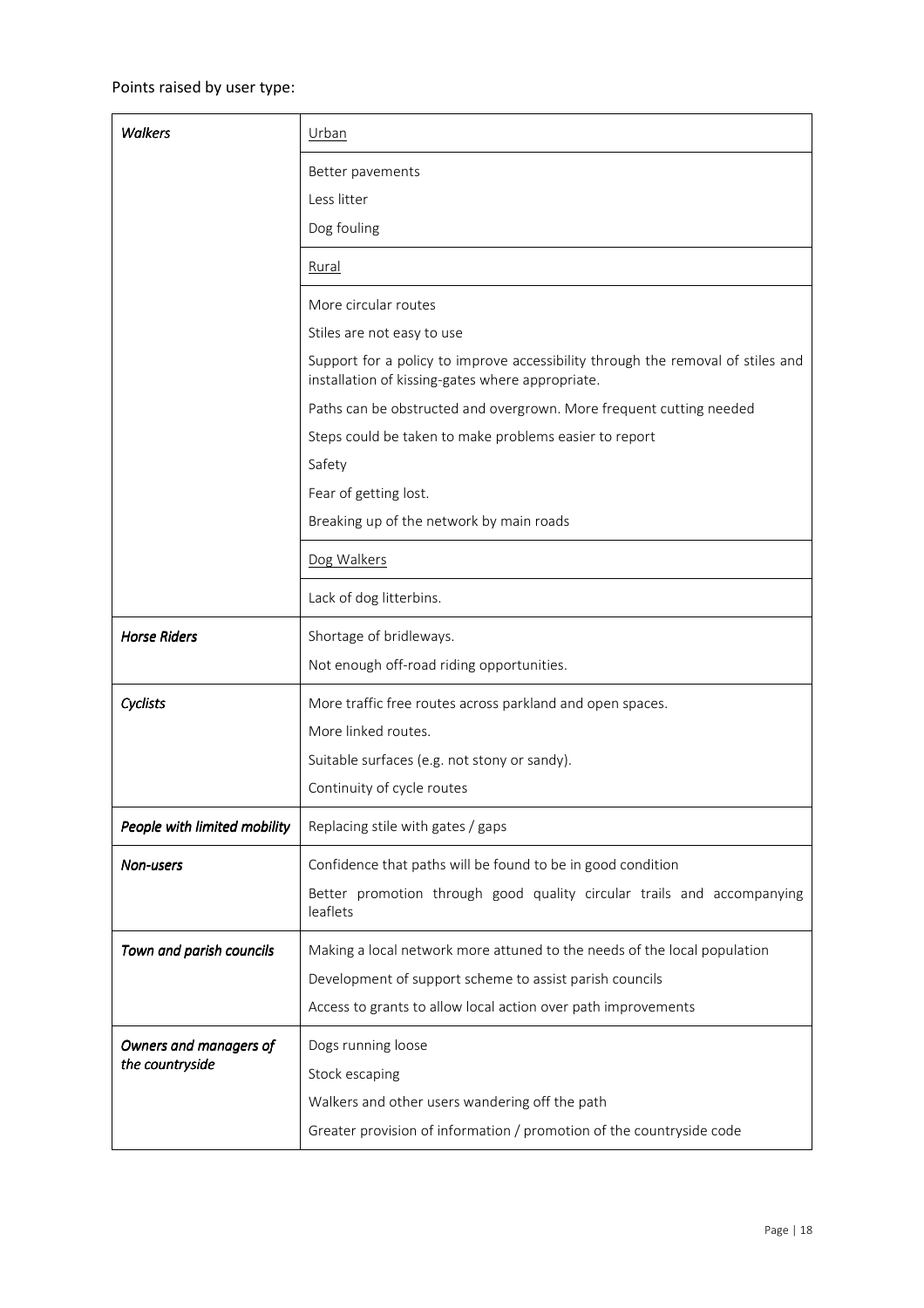#### Issues identified by analysis of the physical network

- 5.7 An assessment has been undertaken of available data held by the Authority relating to the condition of the network and the nature of problems reported etc.
- 5.8 Issues identified through this process were:
	- It is estimated that 90% of the network is now signposted and waymarked. However due to wear and tear, as well as deliberate damage, there is a need for an ongoing programme of sign replacement and upgrading.
	- Surface condition, and particularly undergrowth, continues to be an issue on certain rural routes. It is the council's responsibility to cut back and keep down vegetation growing from the surface of rights of way. The Council has developed a mowing programme to tackle undergrowth on public rights of way and in 2014 this resulted in clearance work being undertaken on 96.8 km of paths. This programme is expanding annually, however it is recognised that the current programme of 2 cuts a year is not enough to keep certain paths clear throughout the year. Further funding will be needed, potentially from external sources, to significantly increase the number of routes cut and or/their frequency.
	- Issues of ploughing and cropping have been highlighted also. This is a seasonal problem and there is a continued need to target this annually. In order to be effective it is important that action can be taken quickly, and all costs recharged to the offender.

### Issues identified by analysis of the Definitive Map & Statement

- 5.9 Whilst this area of work was generally considered by consultees to be of a low priority, it is noted that it is a statutory duty of the Authority to hold and maintain these documents. The fragmented nature of Solihull's definitive map means that there is a need:
	- To produce a single consolidated paper definitive map and statement
	- To produce a "path history" for all definitive public rights of way
	- To display the above as layers on a GIS.
- 5.10 An assessment of the backlog of outstanding applications for Definitive Map Modification Orders has been undertaken and whilst not considered to be significant, does need to be progressed.

#### Themes

5.11 The issues that have been identified through the consultation process and analysis of information held by the Council as part of ROWIP 1 were grouped into a number of themes. These have been continued into ROWIP 2 for consistency with the exception of the 'Record'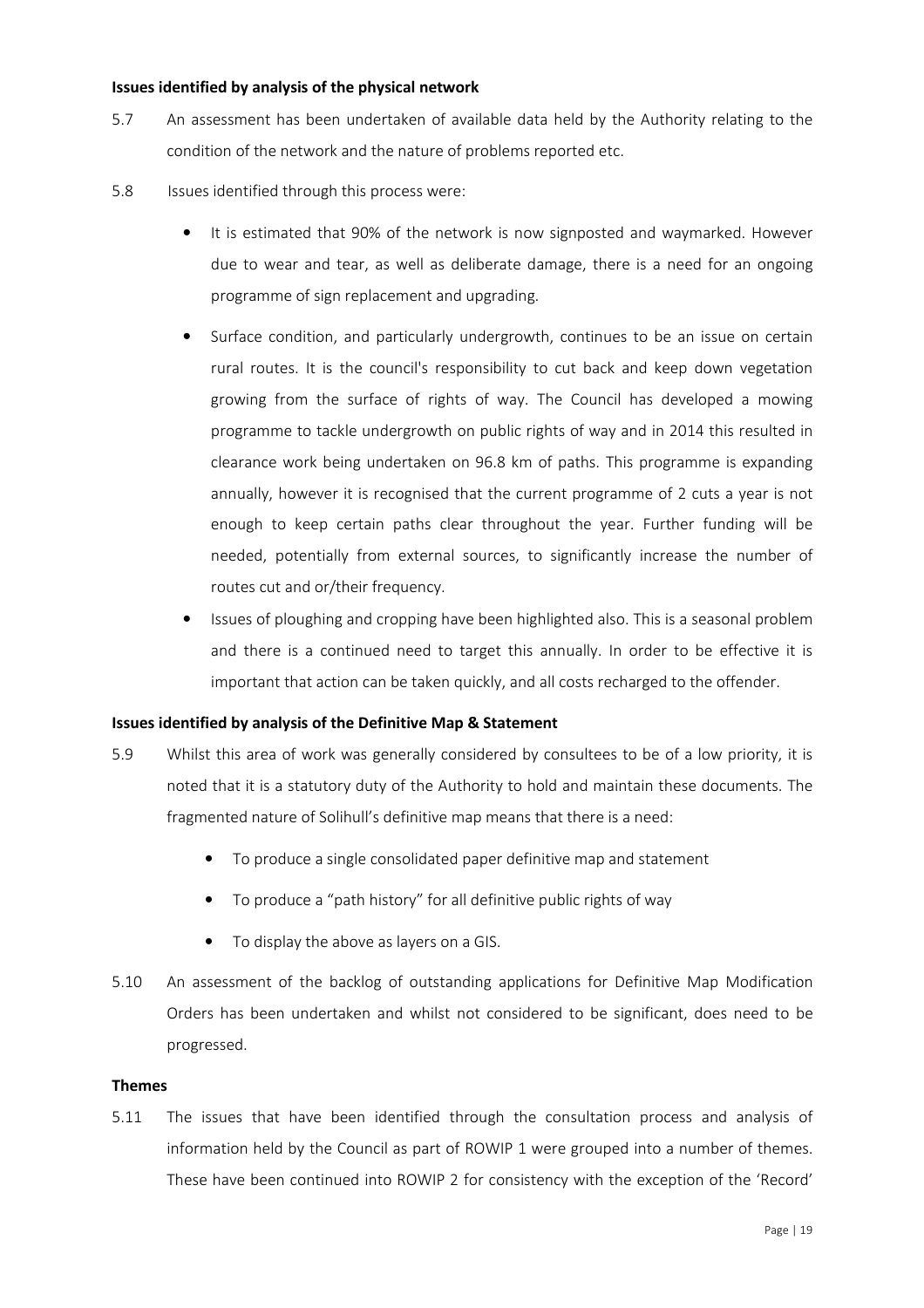theme which has been amended to include Asset Management and reordered as theme 1. This change has been made to ensure that this important area of works is appropriately represented within the Action Plan. A full list of the seven themes is provided below.

### 1. Records and Asset Management

Ongoing work to improve the quality and range of information held on the network needs to be continued and expanded. Opportunities to review and develop digital asset management systems in conjunction with the Borough's Definitive Map and Statement, making it available on line, should be explored.

2. Signage

Visible, accurate and regular signage on the network is essential to encourage use and allow users to follow the correct route. This also has the added benefit of reducing the associated problems of trespass which land managers can experience.

Opportunities to improve problem reporting and access to information have been identified through the development of waymarks with contact information and website details.

3. Network Maintenance

Routes that are poorly maintained discourage use and restrict access to users and potential users. Improvements to identified issues, including surface upgrades and restrictive boundary crossings, will significantly improve accessibility of the network to users.

4. Promotion and information availability

Up to date and accurate information on the network gives users choice and allows them to tailor their use of the network to meet their needs. A lack of information and associated promotion discourages users and potential users from making the most of the countryside. Further publicity of routes with associated walks literature is required to successfully encourage greater use of the rights of way network.

5. Practical Access

The network available to those with limited mobility can seem restricted. Greater use of the network will only be achieved by improving the accessibility of routes.

Opportunities to increase engagement with stakeholder groups and particularly vulnerable road users should be explored.

6. Creating network links

The off-road network available to horse riders and cyclists is limited. By creating or upgrading links between existing routes the value of the network could be considerably improved.

7. Road Crossings

Crossings over busy roads physically restrict access and discourage use of the wider network. Processes should be put in place to identify and assess these breaks in the network.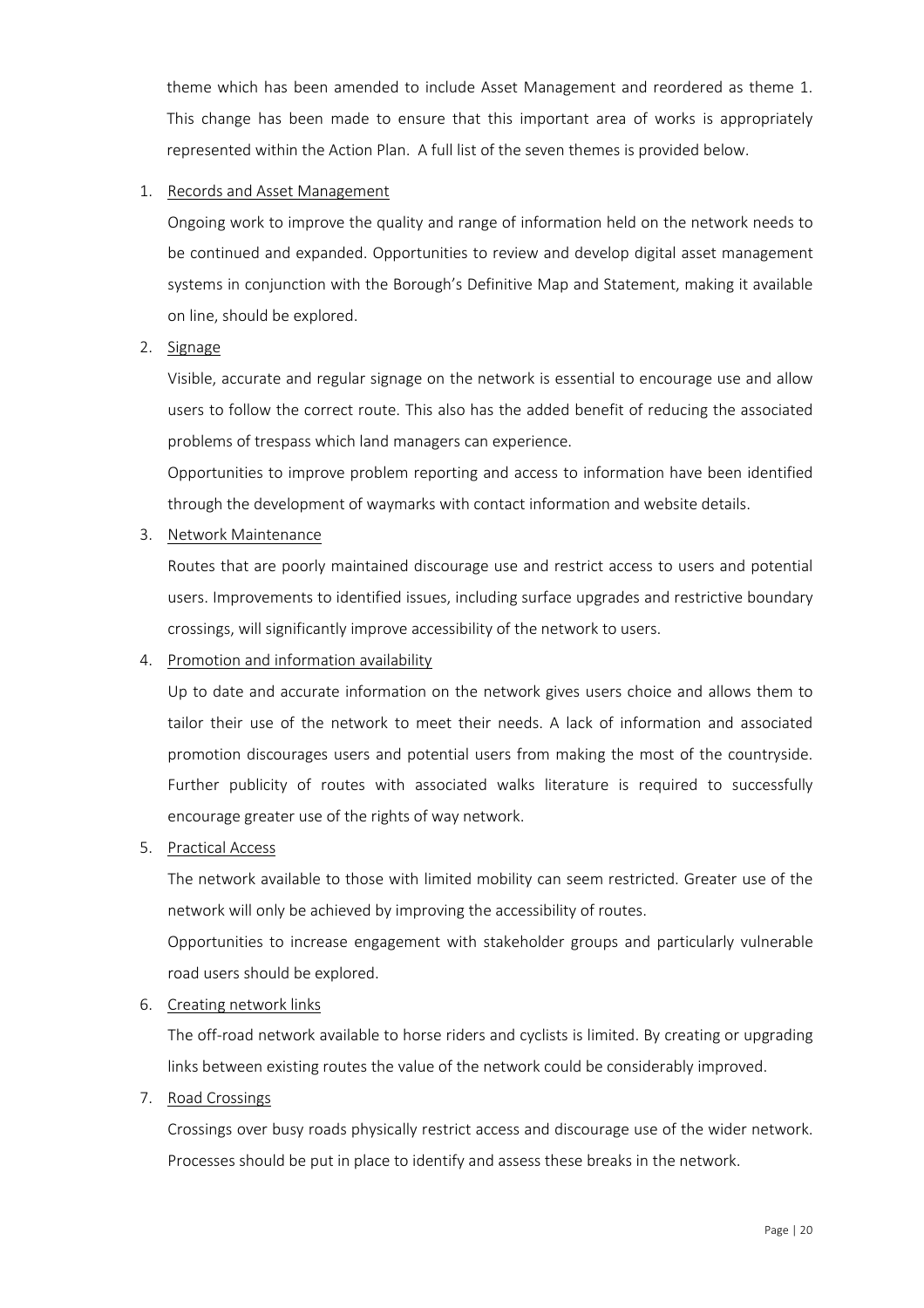## **6.0 Action Plan**

6.1 The action plan identifies ways in which the Council can address the issues identified for each of the themes. The action plan will look at what needs to be done under the following headings:

| Research          | what additional information or consultation is needed?            |  |  |  |
|-------------------|-------------------------------------------------------------------|--|--|--|
| Policy            | how the Council intends to develop its own policies and           |  |  |  |
| procedures        |                                                                   |  |  |  |
| <b>Quick Wins</b> | specific actions that can be taken quickly                        |  |  |  |
| Strategic aims    | longer term goals where action can be sought over the lifetime of |  |  |  |
|                   | the Improvement Plan.                                             |  |  |  |

6.2 The tables in Appendix 1 (Pg 22-28) detail the actions that the Council proposes to take. Each table indicates:

| Aim                | the goal toward which the Council intends to work                 |                                                   |  |  |  |  |
|--------------------|-------------------------------------------------------------------|---------------------------------------------------|--|--|--|--|
| Links              | how the aim links in with existing medium term Council Objectives |                                                   |  |  |  |  |
|                    | and Priorities                                                    |                                                   |  |  |  |  |
| What will be done? |                                                                   | the range of actions proposed to achieve the goal |  |  |  |  |
| Priority           |                                                                   | the intended timescale for achieving the action:  |  |  |  |  |
|                    | А:                                                                | $1 - 3$ years                                     |  |  |  |  |
|                    | B:                                                                | $3 - 5$ years                                     |  |  |  |  |
|                    | C:                                                                | more than 5 years                                 |  |  |  |  |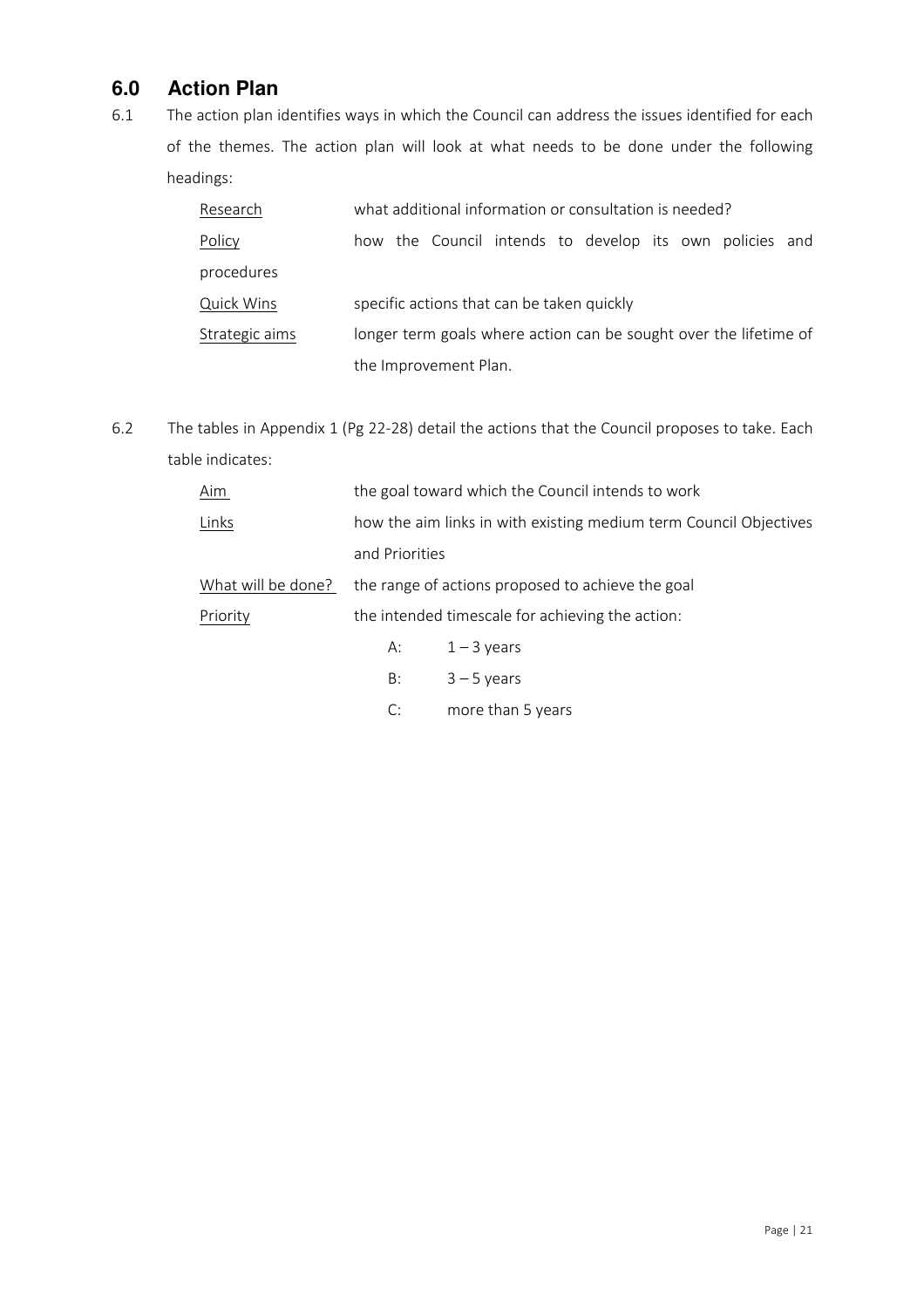### **7.0 Implementation and monitoring**

### Implementation

- 7.1 Rights of Way Improvement Plans are intended to be aspirational. This plan therefore includes a number of proposals for improvements to the rights of way network, that it may not be possible to implement in the current climate.
- 7.2 The preparation of this plan has been undertaken in a number of phases during which its content and focus has been refined in light of input and feedback from stakeholder groups, users of the network and members of the public.
- 7.3 The consultation process for the drafting of the ROWIP has helped to refine priorities within the action plan and has had a key role in determining priorities for implementation.
- 7.4 The Council will need to work in partnership with a range of bodies in order to deliver many of the proposed actions. Additional funding may be required and will be sought from both internal and external sources.

### **Monitoring**

- 7.5 The Council will produce a report every 3 years throughout the life of the plan. This report will contain details of progress that has been made towards the objectives in the plan. The Local Access Forum will also be invited to monitor progress.
- 7.6 It is anticipated that elements of this Plan will eventually be incorporated into the Solihull Connected Strategy Plan and reporting on delivery will be included within associated Action Plan progress updates.
- 7.7 A review of the ROWIP will be carried out after Ten years or sooner if a need is identified.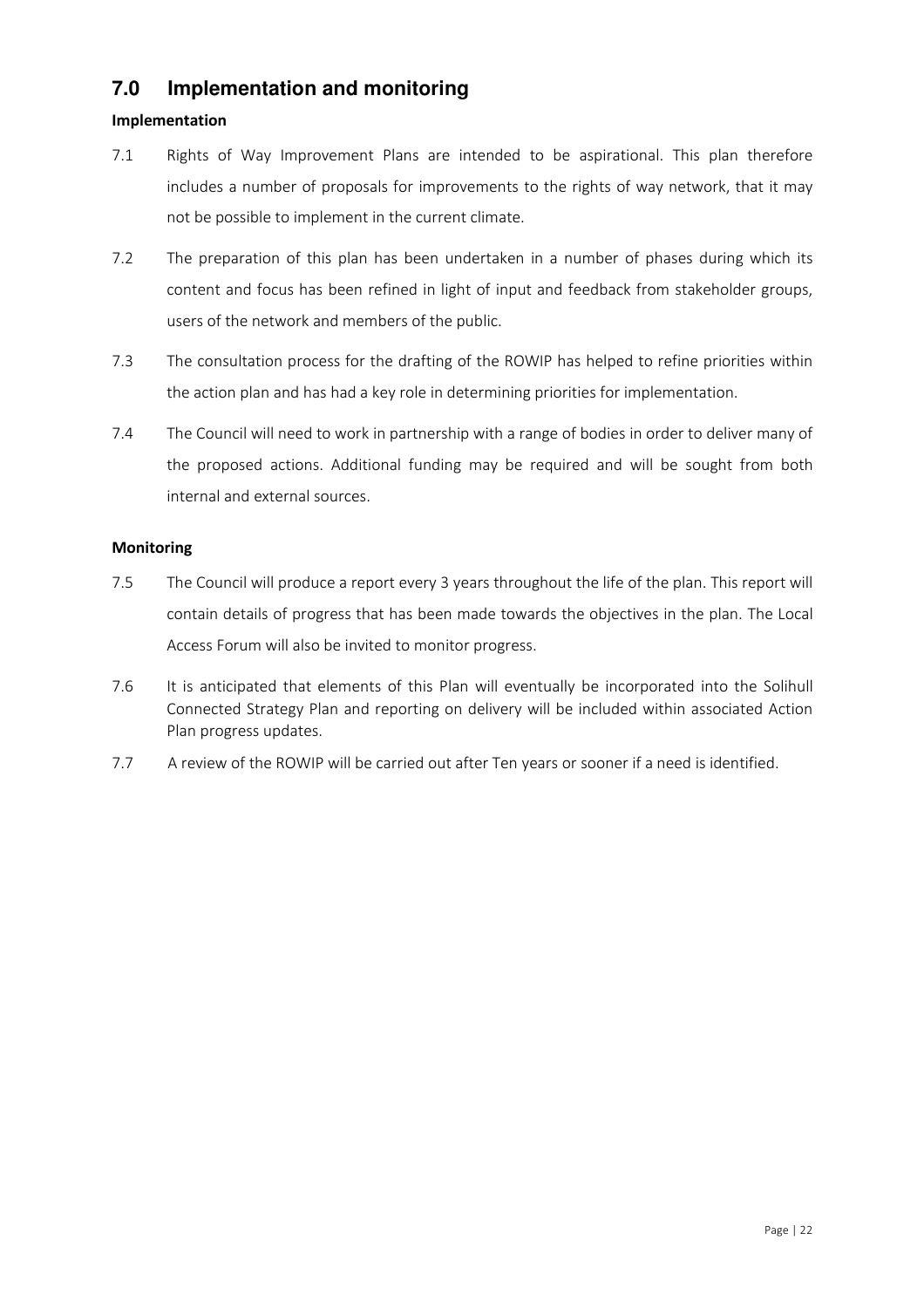# **Appendix 1 - Action Plan of Rights of Way Improvement Plan 2**

#### Theme 1: Records and Asset Management

Aim: Develop and maintain an accurate and up to date definitive map & statement

|                | What will be done? |                                                                                                                   |                  | <b>Notes</b>                                                                                                                                                                                                                                                                                                                                                                                                                                                                                                                                                                                                                                                       |
|----------------|--------------------|-------------------------------------------------------------------------------------------------------------------|------------------|--------------------------------------------------------------------------------------------------------------------------------------------------------------------------------------------------------------------------------------------------------------------------------------------------------------------------------------------------------------------------------------------------------------------------------------------------------------------------------------------------------------------------------------------------------------------------------------------------------------------------------------------------------------------|
| 1a             | Strategic aim      | Investigate and implement digital asset<br>management system to assist in service<br>delivery                     | Α<br>B<br>B<br>C | Identify opportunities associated with existing corporate and new<br>$\bullet$<br>systems to provide a comprehensive suite of asset management<br>facilities.<br>Volunteer currently undertaking surveys of network based on BVPI<br>$\bullet$<br>standard. New standard to be developed around existing systems and<br>utilising digital field base digital capture to aid work load planning.<br>To include information of stile free routes, mowing programme, and<br>$\bullet$<br>headland paths.<br>Utilise hand held field based technology to assist in work load<br>$\bullet$<br>management and planning.<br>Linked to actions 2a, 2b, 2d, 3e<br>$\bullet$ |
| 1 <sub>c</sub> | Strategic aim      | Make records available to the NSG in<br>line with best practice                                                   | B                | Work with the Street Works Team to ensure records are up to date and<br>$\bullet$<br>available and presented in a suitable format as part of the boroughs<br>National Street Works Gazetteer upload.                                                                                                                                                                                                                                                                                                                                                                                                                                                               |
| 1 <sub>d</sub> | Policy             | Promote the use of path orders to ratify<br>and make improvements to the<br>network for users                     | B,C              | Opportunities to resolve long standing issues on network including<br>$\bullet$<br>minor obstructions or anomalies can be resolved through path order<br>progression.<br>Where benefits for users are clear, promote the funding of orders to<br>facilitate change.                                                                                                                                                                                                                                                                                                                                                                                                |
| 1e             | Policy             | Develop a policy and procedure to<br>ensure that the definitive map is<br>updated in line with statutory guidance | C                | Develop policy for the management and progression of existing and<br>$\bullet$<br>new definitive map modification orders.<br>Develop procedure for reviewing and updating the definitive map to<br>٠<br>ensure that it remains relevant.                                                                                                                                                                                                                                                                                                                                                                                                                           |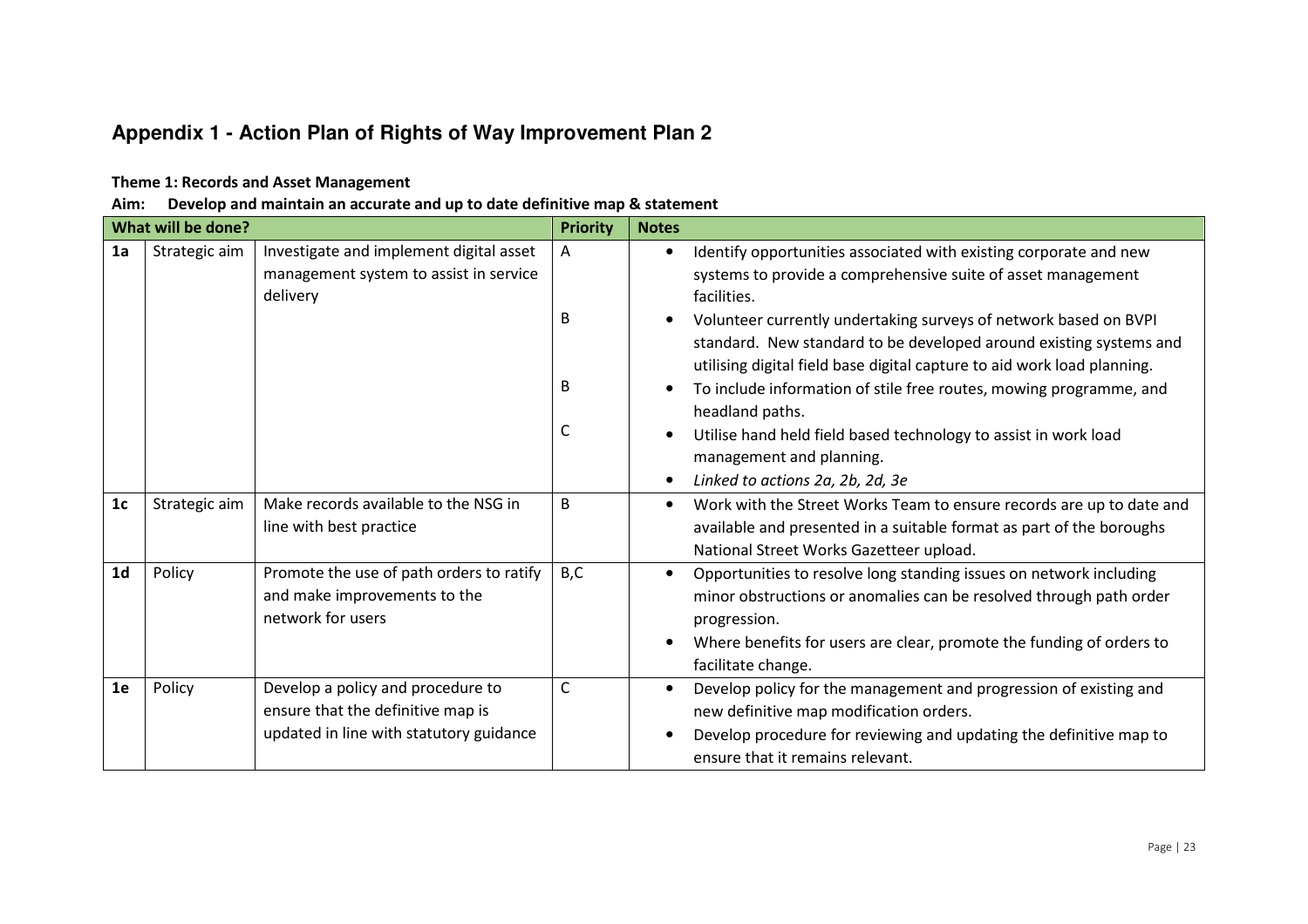### Theme 2: Network Maintenance

### Aim: To improve overall standards of maintenance of the rights of way network

|                | What will be done? |                                                                                                                                                                                                           | <b>Priority</b>  | <b>Notes</b>                                                                                                                                                                                                                                                                                                                                                                       |
|----------------|--------------------|-----------------------------------------------------------------------------------------------------------------------------------------------------------------------------------------------------------|------------------|------------------------------------------------------------------------------------------------------------------------------------------------------------------------------------------------------------------------------------------------------------------------------------------------------------------------------------------------------------------------------------|
| 2a             | Research           | Survey at least 25% of the total network<br>each year and action identified issues                                                                                                                        | A, B, C          | Surveys to be logged on an asset management register.<br>$\bullet$<br>Monitoring to be completed by volunteers undertaking surveys each<br>$\bullet$<br>year.                                                                                                                                                                                                                      |
| 2 <sub>b</sub> | Quick Win          | Continue and develop field edge<br>maintenance programme.                                                                                                                                                 | Α                | Linked to action 1a<br>$\bullet$<br>Develop electronic asset management record of routes cut.<br>$\bullet$<br>Annually review maintenance programme responding to changes and<br>reports on network condition.<br>Identify opportunities to reduce the level of ad-hoc maintenance in<br>$\bullet$<br>place of scheduled works.                                                    |
| 2c             | Quick win          | Continue to remove stiles and<br>unnecessary structures from the<br>network                                                                                                                               | A, B             | Ongoing                                                                                                                                                                                                                                                                                                                                                                            |
| 2d             | Policy             | Develop a system for the public to<br>report problems.                                                                                                                                                    | A<br>B           | Linked to actions 7e and 3a.<br>$\bullet$<br>Opportunities to improve associated online information including<br>$\bullet$<br>contact centre scripts to be identified and implemented.<br>Develop range of waymarks with contact information to aid problem<br>$\bullet$<br>reporting                                                                                              |
| 2e             | Policy             | Delegated powers of enforcement                                                                                                                                                                           | A, B             | Seek delegation of enforcement powers in relation to typical rights of<br>$\bullet$<br>way obstructions to senior officers in line with proposed new structure.                                                                                                                                                                                                                    |
| 2f             | Strategic aim      | Review, publish and promote<br>information fact-sheets for landowners<br>and users giving advice on the<br>management of rights of way. (Based<br>on British Standard 5709 and Rights of<br>Way Act 1990. | A<br>Α<br>B<br>B | Review existing literature and update as appropriate<br>$\bullet$<br>Annually distribute to landowners with whom we have taken<br>enforcement action over the last 2 years.<br>Make literature available online.<br>$\bullet$<br>Work with colleagues in Environmental Crime to identify and develop<br>$\bullet$<br>tactics around dealing with persistent dog fouling on routes. |
| 2g             | Quick win          | Continue to take legal action against<br>persistent non-compliance with<br>legislation                                                                                                                    | A                | Ongoing.<br>$\bullet$                                                                                                                                                                                                                                                                                                                                                              |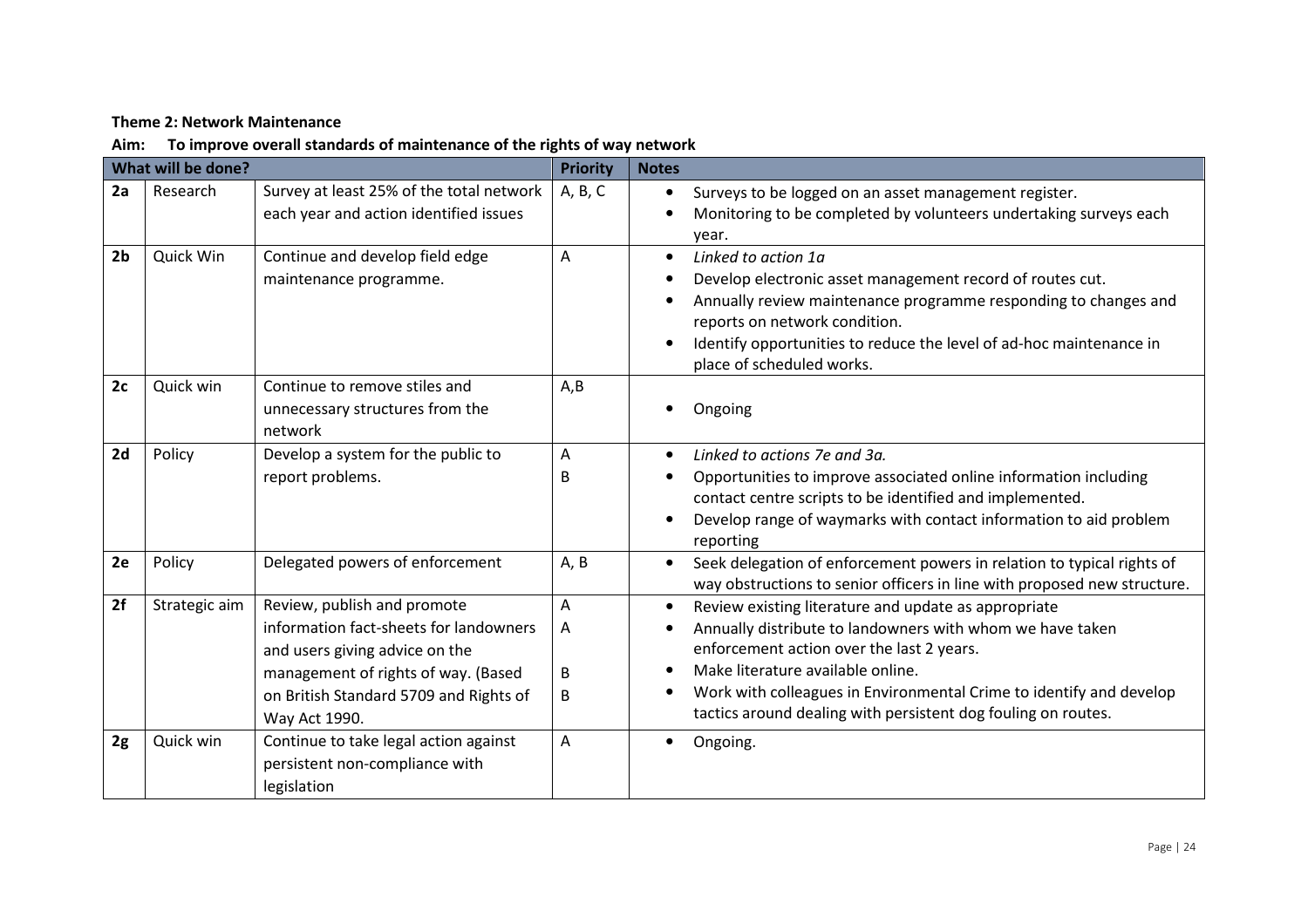| 2 <sub>h</sub> | Quick win     | Continue to work with and support<br>volunteer groups that undertake<br>practical, promotional and research<br>work on network             | A      | Engage with and contribute to the Authorities Environmental Volunteer<br>$\bullet$<br>Steering group to aid joint working and add value.                                                                                                     |
|----------------|---------------|--------------------------------------------------------------------------------------------------------------------------------------------|--------|----------------------------------------------------------------------------------------------------------------------------------------------------------------------------------------------------------------------------------------------|
| 2i             | Strategic aim | Work with planning officers to protect<br>routes as green corridors through<br>development sites and provide links<br>with countryside.    | B<br>B | Identify and work to implement mitigation and improvements resulting<br>$\bullet$<br>from planning applications which can improve rights of way.<br>Seek financial contributions from developers to facilitate<br>$\bullet$<br>improvements. |
| 2j             | Strategic aim | Identify funding opportunities to<br>support the development of new and<br>reconstruction of existing footpath and<br>footway connections. | A/B    | Develop matrix to prioritise new scheme requests<br>Linked to actions 4d, 4f, 4g, 5j, 5k, 6c                                                                                                                                                 |

### Theme 3: Promotion and information availability

### Aim: Promote Solihull's public rights of way for residents and visitors and provide up to date information on the Council's work on rights of way

|                | What will be done? |                                           |   | <b>Notes</b>                                                               |
|----------------|--------------------|-------------------------------------------|---|----------------------------------------------------------------------------|
| 3a             | Quick win          | Develop the rights of way information     | A | Linked to action 2d                                                        |
|                |                    | available on the Council's website to aid |   | include information relating to:                                           |
|                |                    | access to information and problem         |   | Problem reporting<br>$\circ$                                               |
|                |                    | reporting.                                |   | Active/proposed legal orders and path closures                             |
|                |                    |                                           |   | Policy documents                                                           |
|                |                    |                                           |   | Land and user information leaflets                                         |
|                |                    |                                           |   | Access to the Countryside and Carparking<br>$\circ$                        |
| 3 <sub>b</sub> | Quick win          | Publicise routes following completion of  | A | Linked to action 3a                                                        |
|                |                    | improvement works.                        | A | Utilise the councils website and local publications such as Balsall Bugle. |
| 3 <sub>c</sub> | Strategic aim      | Promote responsible use of rights of      | B | Linked to action: 2d, 3a and 3b                                            |
|                |                    | way network and Incorporate this          | B | Implemented, however revision of Councils website in 2014 means that       |
|                |                    | information in to future promotional      |   | this now requires reviewing. To include information on alley gating.       |
|                |                    | material.                                 |   |                                                                            |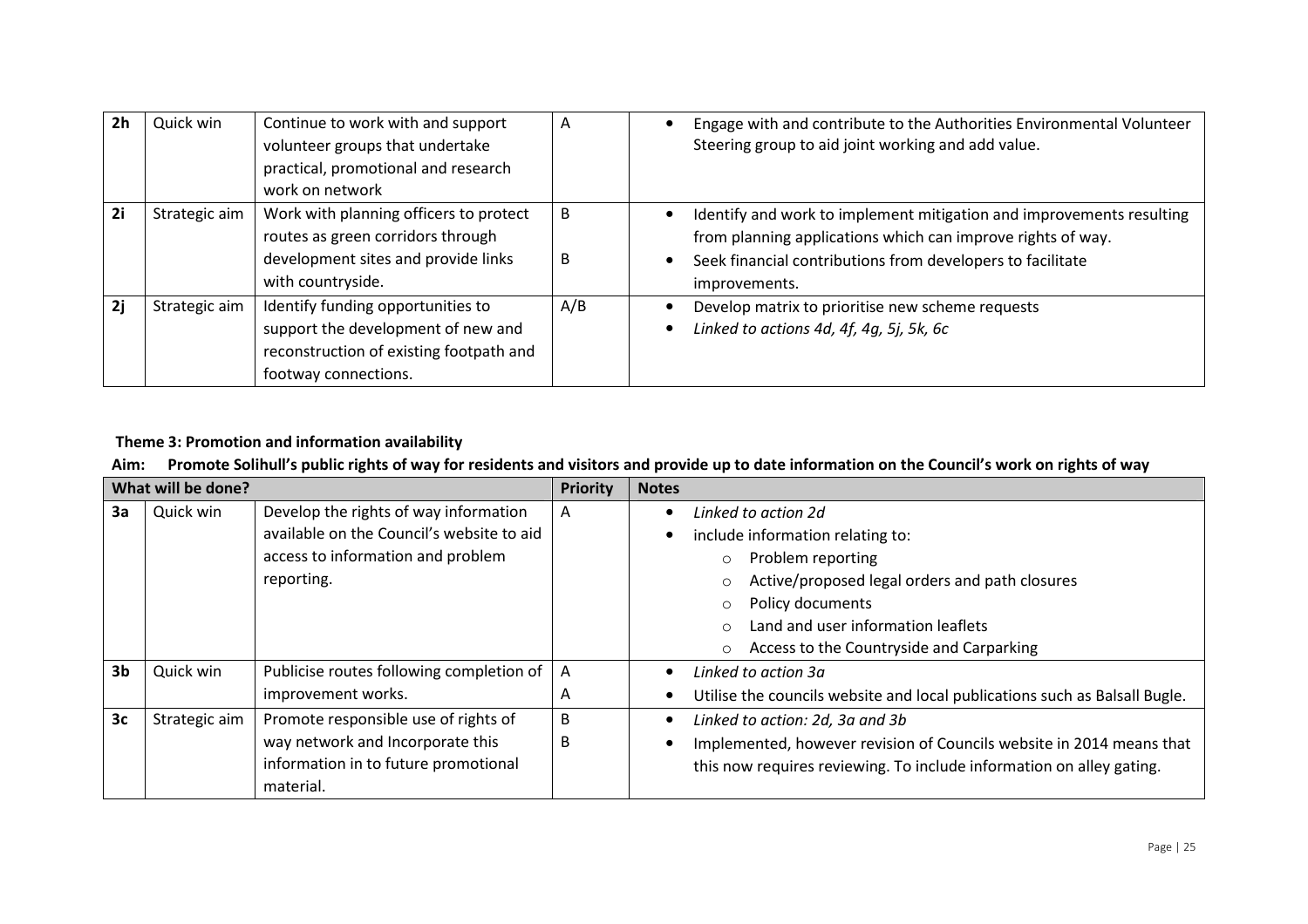| 3d | Strategic aim | Engage with colleagues to add value                                                                              | B              | Information to be published via website.                                                                                                                                                                                                |
|----|---------------|------------------------------------------------------------------------------------------------------------------|----------------|-----------------------------------------------------------------------------------------------------------------------------------------------------------------------------------------------------------------------------------------|
|    |               | and promote access to Solihull's<br>countryside.                                                                 | $\overline{A}$ | Identify opportunities to work with Solihull Active, Parks and Open<br>Spaces and Healthy Lifestyles.<br>Work with Switch Solihull to engage with schools and promote routes<br>and opportunity for outdoor recreation to young people. |
| 3e | Strategic Aim | Develop and make available an<br>Interactive Map as part of the Councils<br>drive to promote cycling and walking | A, B           | Utilise the Councils web site to make information on the network more<br>widely available.<br>Linked to action 3a.                                                                                                                      |

### Theme 4: Practical Access

### Aim: Develop routes that better meet the needs of people with limited mobility

|    | What will be done? |                                                                                                                                                                                                                      | <b>Priority</b> | <b>Action Taken</b>                                                                                                                                                                                                                                                                                                                                                                                                                       |
|----|--------------------|----------------------------------------------------------------------------------------------------------------------------------------------------------------------------------------------------------------------|-----------------|-------------------------------------------------------------------------------------------------------------------------------------------------------------------------------------------------------------------------------------------------------------------------------------------------------------------------------------------------------------------------------------------------------------------------------------------|
| 4a | Quick Win          | Follow the policy of 'Gaps, Gates and<br>Stiles on footpaths and Bridleways<br>when repairing or authorising boundary<br>structures                                                                                  | A               | Ongoing.<br>Ensure that all new gates installed include trombone handle to aid<br>$\bullet$<br>access for all.                                                                                                                                                                                                                                                                                                                            |
| 4b | Policy             | Ensure any newly authorised stiles<br>comply with BS5709                                                                                                                                                             | A               | Ongoing.<br>Linked to action 4a                                                                                                                                                                                                                                                                                                                                                                                                           |
| 4c | Quick win          | Encourage landowners to remove<br>unnecessary stiles and to replace other<br>stiles with gates                                                                                                                       | A               | Ongoing.                                                                                                                                                                                                                                                                                                                                                                                                                                  |
| 4d | Research           | Research the needs of disadvantaged<br>users and develop an action plan to<br>identify ways to encourage usage of the<br>network and routes where surfaces<br>could be upgraded to improve<br>accessibility for all. | B, C            | Support the work of Solihull Switch in the development of a street<br>$\bullet$<br>charter for the borough.<br>Work to support the implementation of associated actions of the street<br>$\bullet$<br>charter.<br>Engage with the vulnerable road user group on improvement projects<br>$\bullet$<br>where appropriate.<br>Undertake a Rights of Way Service Fair Treatment Assessment to<br>$\bullet$<br>capture the needs of all users. |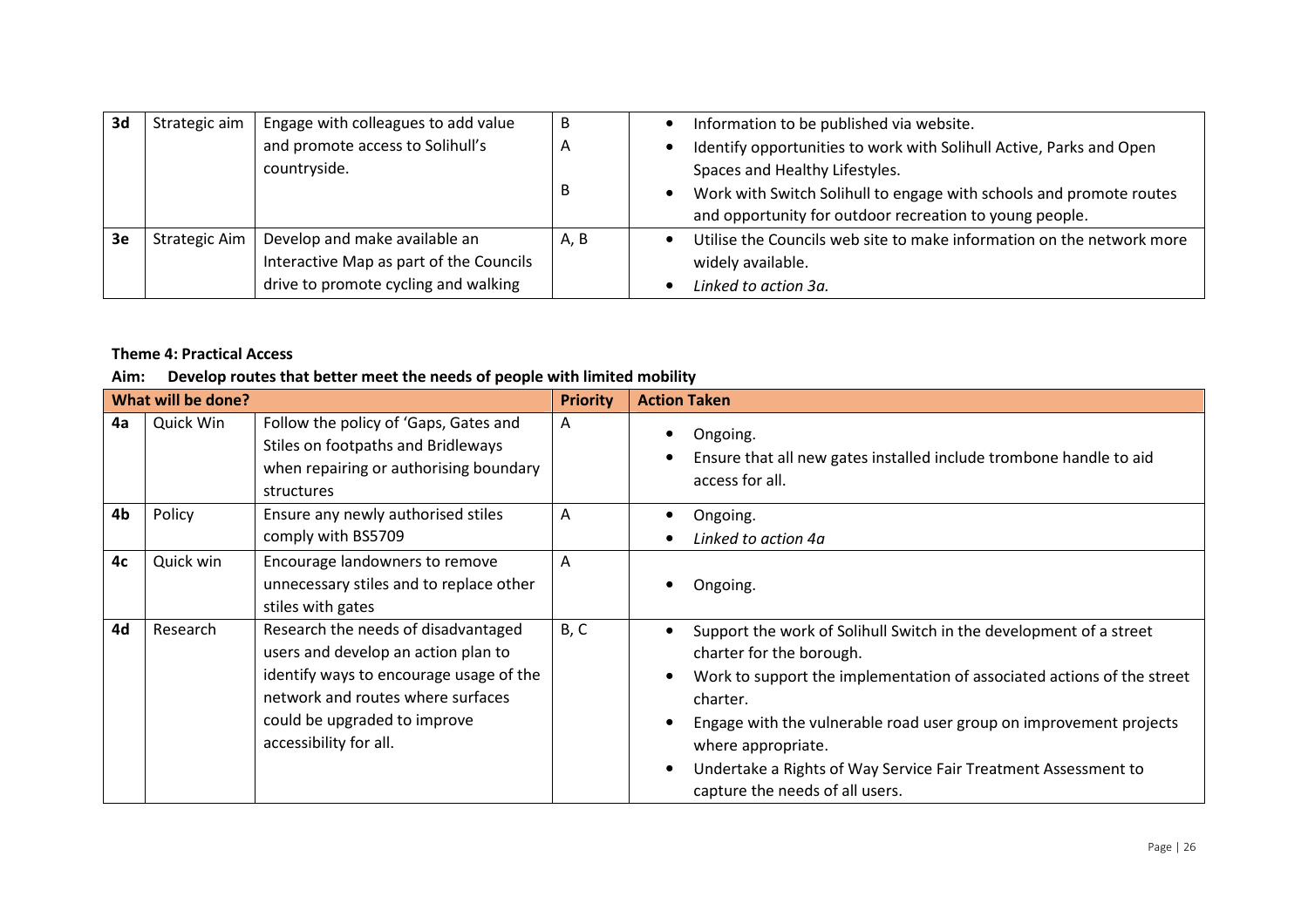|    |                      |                                                                                                                  |     | Carry out route audit of footpath SL57 The Monkspath and associated<br>$\bullet$<br>informal paths to identify opportunities to improve access for all users.<br>Linked to action 2i<br>$\circ$                                                                                                                                                      |
|----|----------------------|------------------------------------------------------------------------------------------------------------------|-----|------------------------------------------------------------------------------------------------------------------------------------------------------------------------------------------------------------------------------------------------------------------------------------------------------------------------------------------------------|
| 4e | Quick win            | Work with existing healthy walking<br>schemes and assist in delivering led<br>walks and activities.              | A   | Ongoing.                                                                                                                                                                                                                                                                                                                                             |
| 4f | Quick Win            | Surface improvements                                                                                             | A,B | Investigate feasibility of and improve path surfaces at SL19 - Longdon<br>Road, Knowle and SL22/SL23, Grove Road, Knowle.<br>Investigate feasibility of and improve path surfaces at M146 - Grange<br>Park, Balsall Common.<br>Coventry Road footway reconstruction to provide link to the wider<br>$\bullet$<br>rights of way network in this area. |
| 4g | <b>Strategic Aim</b> | Ensure that the need of all users are<br>considered when constructing new<br>routes, ditch crossing and bridges. |     | Carry out survey of structures linking popular accessible walks to areas<br>٠<br>of public open space including, Barston and Earlswood Lakes<br>Replace steps on footbridge bridge at Dorridge Park and replace with<br>ramp to facilitate wheelchair access.                                                                                        |

### Theme 5: Creating Links

### Aim: Extend the network available for users, with a particular focus on horse riders and cyclists

| What will be done? |               |                                                                                                                              | <b>Priority</b> | <b>Action Taken</b>                                                                                                                              |
|--------------------|---------------|------------------------------------------------------------------------------------------------------------------------------|-----------------|--------------------------------------------------------------------------------------------------------------------------------------------------|
| 5a                 | Strategic aim | Support and advise on applications for<br>agri-environmental schemes that<br>include the development of permissive<br>access | A               | Ongoing.                                                                                                                                         |
| 5b                 | Strategic aim | Develop routes to create links with<br>existing network at Meriden Shafts<br>(specifically to the Packington area).          | <sub>B</sub>    | Review existing scoping plan and seek to engage with local landowners<br>and riders to develop new opportunities.<br>Linked to action 5d and 5e. |
| 5c                 | Strategic aim | Work with Solihull Switch to develop<br>and upgrade routes to encourage and                                                  | B, C            | Promote the use of the new North Solihull Strategic Cycle Route and<br>develop route signage to aid this.                                        |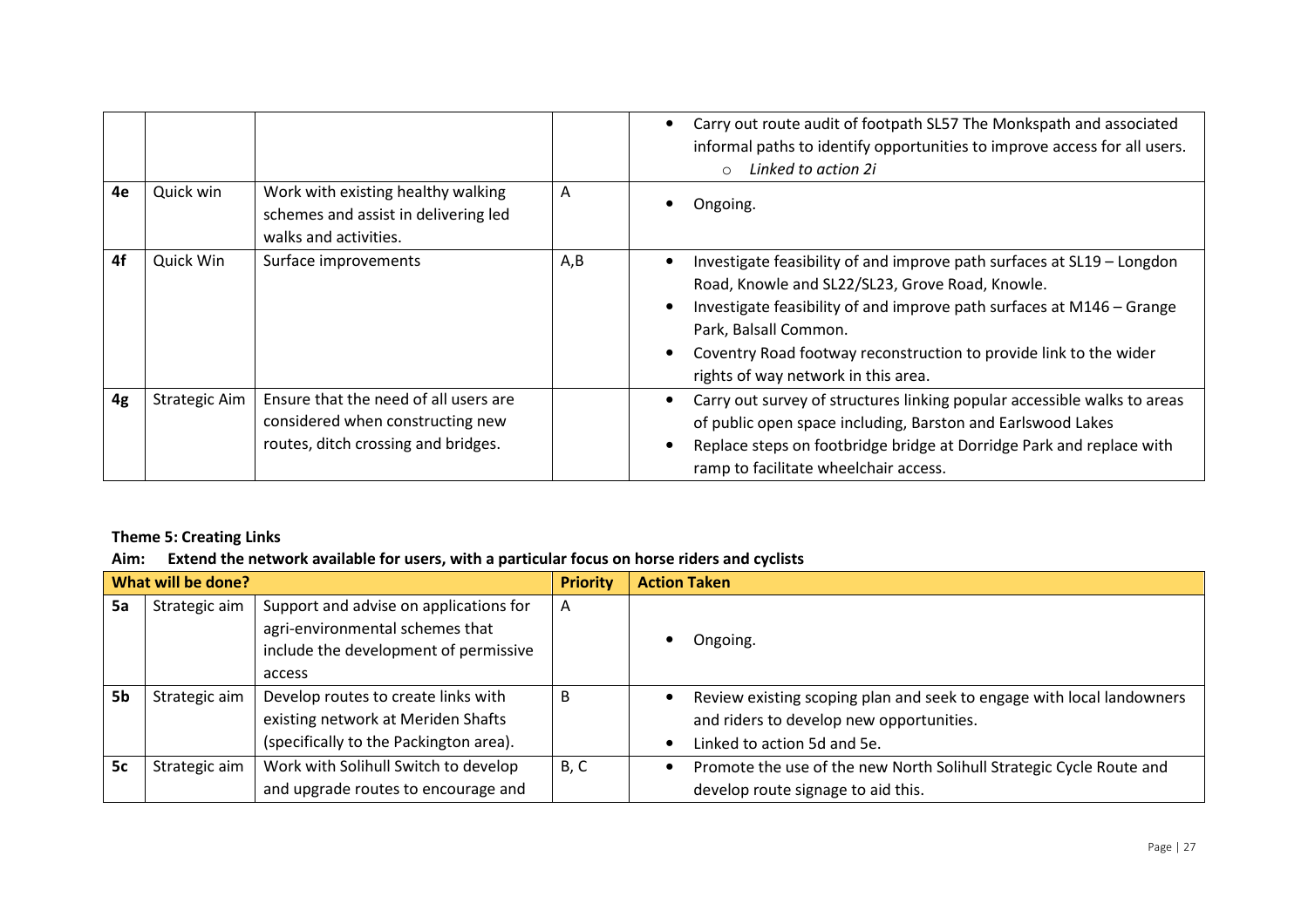|    |                      | enable safe and considerate cycling.                                                                                                                                                   |              | Identify opportunities to upgrade existing rights of way surfaces to a<br>$\bullet$<br>suitable standard to enable access and encourage wider use.<br>Linked to Action 4d<br>$\bullet$                                                                                                                                                                                                                                          |
|----|----------------------|----------------------------------------------------------------------------------------------------------------------------------------------------------------------------------------|--------------|---------------------------------------------------------------------------------------------------------------------------------------------------------------------------------------------------------------------------------------------------------------------------------------------------------------------------------------------------------------------------------------------------------------------------------|
| 5d | Policy               | Offer reduced fees to landowners who<br>are willing to create new links to<br>improve the path network including<br>missing safe routes for pedestrians,<br>horse riders and cyclists. | B            | Opportunity to resolve long term network issues to be identified.<br>$\bullet$<br>Identify and record opportunities to improve and add to the network.<br>$\bullet$<br>Where appropriate consider offering compensation to landowners<br>$\bullet$<br>where a proposal adds significant value to the network.<br>Engage with Landowners at an early stage to ensure that transparency,<br>openness and goodwill are encouraged. |
| 5e | Strategic aim        | Promote creation orders and<br>agreements to create links between<br>existing paths or to improve popular<br>walking routes.                                                           | <sub>B</sub> | Impact on resource and future maintenance responsibilities needs to be<br>$\bullet$<br>fully explored prior to implementation.                                                                                                                                                                                                                                                                                                  |
| 5f | Strategic aim        | Seek additional routes and<br>improvements to existing routes as part<br>of large development sites.                                                                                   | Α<br>В       | Opportunities as part of North Solihull Regeneration to be sought.<br>$\bullet$<br>Develop mechanism to identify and put in measures to minimise impact<br>$\bullet$<br>of route closures and severance as part of site development.                                                                                                                                                                                            |
| 5g | Strategic aim        | Kenilworth Green Way Access.                                                                                                                                                           | B, C         | Engage and work with colleagues and stakeholders to ensure access<br>$\bullet$<br>improvements are delivered as part of HS2.<br>Work to mitigate the impact on any temporary diversions of the route<br>on users.                                                                                                                                                                                                               |
| 5h | Strategic aim        | Mitigate impact and seek betterment<br>from major schemes within borough                                                                                                               | B,C          | Actively engage and seek to influence scheme development including<br>$\bullet$<br>HS2 and UKC to minimise the impact of such schemes on the network<br>Where feasible, seek betterment as part of such scheme<br>$\bullet$<br>Develop list of key asks around major development sites for future use.<br>$\bullet$                                                                                                             |
| 5j | <b>Strategic Aim</b> | Temple Lane to the Millennium<br>Woodland access                                                                                                                                       | Α            | Work with colleagues in planning, the landowner and stakeholders to<br>$\bullet$<br>support the implementation of public access to the Millennium<br>Woodland at Temple Balsall, Balsall.<br>Linked to action 2i<br>$\bullet$                                                                                                                                                                                                   |
| 5k | <b>Strategic Aim</b> | Elmdon Road/Birmingham Airport Link                                                                                                                                                    | B            | Work with stakeholders to promote and encourage the upgrade of<br>$\bullet$<br>footpath M102 to facilitate cycle access.                                                                                                                                                                                                                                                                                                        |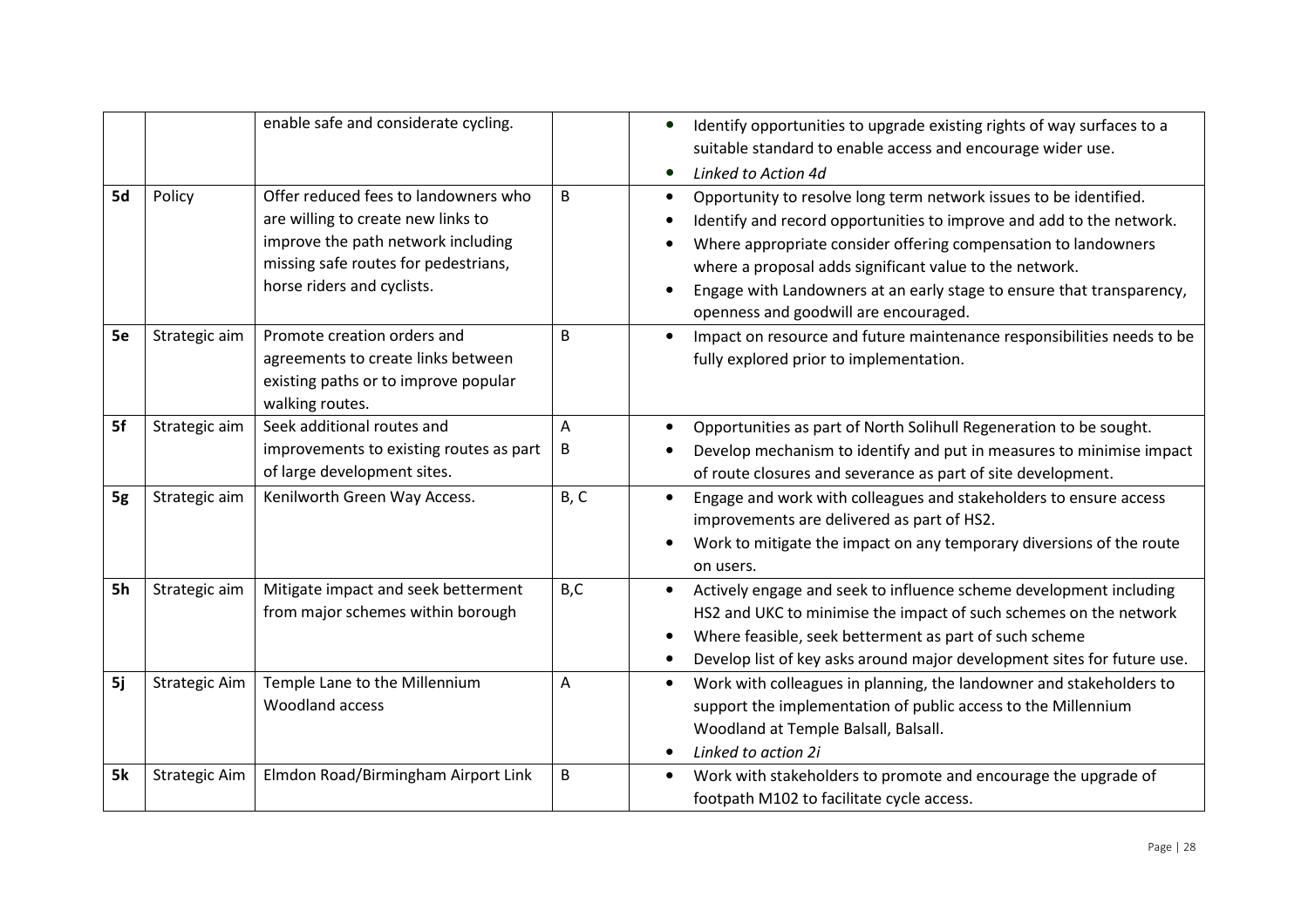### Theme 6: Road Crossings

Aim: Improve the safety and availability of public rights of way affected by main or busy roads

| What will be done? |               |                                          | <b>Priority</b> | <b>Notes</b>                                                            |
|--------------------|---------------|------------------------------------------|-----------------|-------------------------------------------------------------------------|
| 6b                 | Research      | Identify lengths of highway verge, quiet | B               | Assess feasibility and need of a policy for ongoing management and      |
|                    |               | lanes and the existing unclassified road |                 | future maintenance.                                                     |
|                    |               | network that could act as safe links     |                 | Research and implement local best practice to assist in development of  |
|                    |               | between public rights of way             |                 | robust process and procedure.                                           |
| 6c                 | Strategic aim | Carry out an audit and develop a         | B, C            | Liaise with colleagues in Road Safety to promote the need to facilitate |
|                    |               | strategy and procedures for improving    |                 | improvements as part of developments on a specific case by case basis.  |
|                    |               | crossings over busy roads.               |                 | SL7A at Hampton Lane, Catherine-de-Barnes - Route                       |
|                    |               |                                          |                 | connectivity associated with visibility at canal bridge.                |

### Theme 7: Signage

### Aim: To achieve a situation where all public rights of way are adequately signposted and waymarked

| What will be done? |               |                                          | <b>Priority</b> | <b>Notes</b>                                                                     |
|--------------------|---------------|------------------------------------------|-----------------|----------------------------------------------------------------------------------|
| 7a                 | Research      | Survey at least 25% of the total network | A, B, C         | Linked to action 1a<br>$\bullet$                                                 |
|                    |               | of roadside fingerposts each year        |                 | Sign locations to be logged on an asset management register.                     |
|                    |               |                                          |                 | Monitoring to be completed by volunteers undertaking surveys each                |
|                    |               |                                          |                 | year.                                                                            |
| 7b                 | Policy        | Implement the priority system for        | A               | Linked to action 7a                                                              |
|                    |               | signposting public rights of way         |                 | Signposting works to be undertaken as a single annual contract with              |
|                    |               |                                          |                 | works scheduled based upon survey results and service requests.                  |
| 7c                 | Quick Win     | Where signposts are scheduled for        | B               | Utilise signposting policy in any decision making process on use of<br>$\bullet$ |
|                    |               | replacement, begin to include            |                 | distance and destination information to ensure consistent                        |
|                    |               | destination and distance information     |                 | implementation.                                                                  |
| 7d                 | Strategic aim | Achieve a signposted and waymarked       | B               | Investigate options to reduce fingerpost vandalism and damage                    |
|                    |               | network                                  |                 | particularly in conjunction with annual hedge cutting programmes.                |